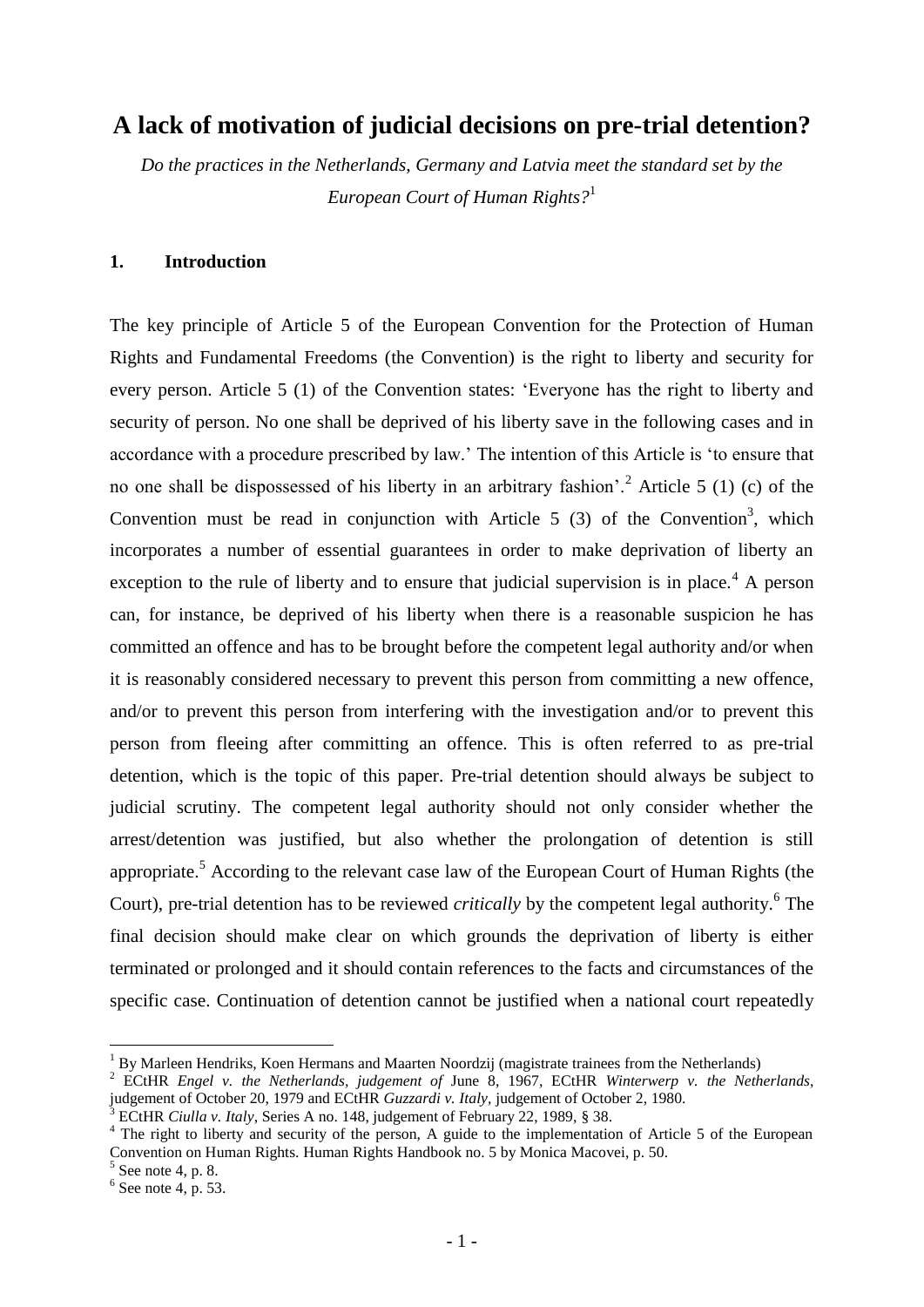uses an identical and stereotypical form of words, without further elaboration<sup>7</sup>. Courts are required to give an independent critical decision and to justify this decision with a reasoning which reflects the arguments raised by the defense and the prosecution.<sup>8</sup>

This paper will review the motivation of judicial decisions regarding pre-trial detention in the Netherlands, Germany and Latvia. The main objective of this paper is to review the Dutch practice from an European perspective and to give some recommendations regarding the Dutch practice. The practices in other European countries (Germany and Latvia) will serve as material for comparison and we will assess whether or not the practices in (all) these countries meet the standard set by the Court. The key question of this paper therefore is:

*Do the practices in the Netherlands, Germany and Latvia meet the standard set by the Court regarding the motivation of decisions on pre-trial detention?* 

In chapter 2, the case law of the Court concerning Article 5 of the Convention (especially with regard to paragraph 3) will be discussed. Chapter 3 focuses on how decisions on pre-trial detention are motivated in the Netherlands, Germany and Latvia. In chapter 4, a conclusion will be drawn if the practice in the Netherlands meets the standard as set forth by the Court (as discussed in chapter 2). Also recommendations for the future are made.

# **2. The case law of the Court**

# **2.1. Introduction**

There is an enormous amount of case law from the Court on the legitimacy of pre-trial detention. This case law falls back on the fundamental starting points of the right to liberty and the presumption of innocence. As stated in the introduction we will focus on the case law that is specific for the motivation of court decisions on pre-trial detention. The purpose of this chapter is to point out standard cases on this subject and to point out that the Court made stern demands in recent cases upon the way court decisions have to be motivated.

### **2.2. Basic principles**

<u>.</u>

As was concluded in *Lettelier v. France*<sup>9</sup>, a court "must examine all the facts arguing for or against the existence of a genuine requirement of public interest justifying, with due regard to

<sup>7</sup> ECtHR *Mansur v. Turkey*, appl. no. 16026/90, judgement of June 8, 1995, §52 - 55.

<sup>8</sup> See note 4, p. 53. Also ECtHR *Mansur v. Turkey*, appl. no. 16026/90, judgement of June 8, 1995.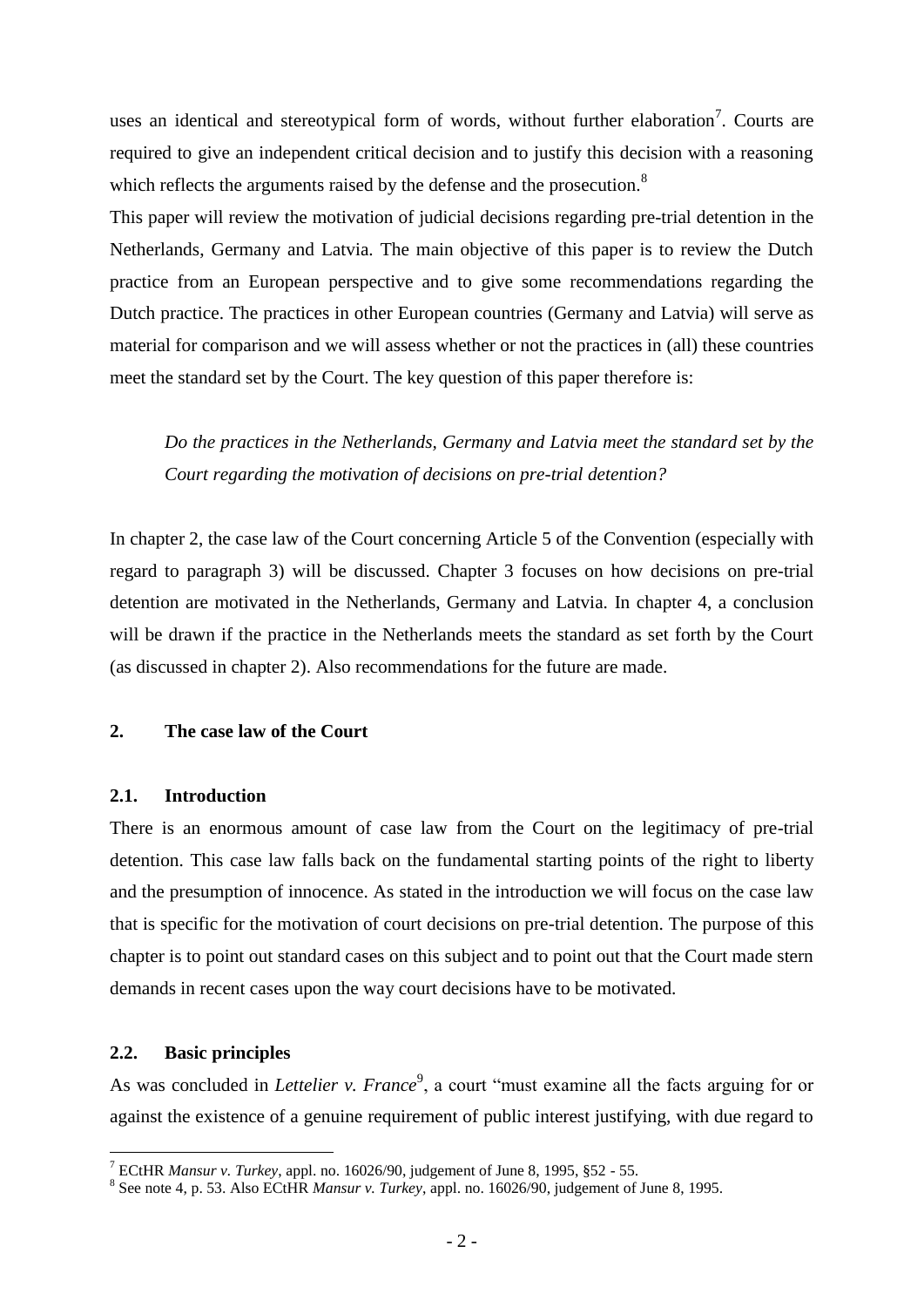the principle of the presumption of innocence, a departure from the rule of respect for individual liberty and set them out in their decisions on the applications for release".

Article 5 (3) of the Convention requires that deprivation of liberty pending trial should never exceed a *reasonable time*. The Court held repeatedly that continued detention may be justified in a given case only if there are clear indications of a genuine public interest which, notwithstanding the presumption of innocence, outweighs the right to liberty. Moreover, the Court argued that the persistence of a "reasonable suspicion" that the person arrested has committed an offence is a condition *sine qua non* for the lawfulness of the continued detention, but after a certain elapse of time it is no longer sufficient.<sup>10</sup> To continue pre-trial detention, the authorities have to give "relevant" and "sufficient" reasons and show that they had displayed "special diligence" in the conduct of the proceedings.<sup>11</sup> "It is only by giving a reasoned decision that there can be *public scrutiny of the administration of justice*". <sup>12</sup>

Concerning the topic of this paper: the judges have a duty to review the continued detention of persons awaiting their trial with a view to ensure release when circumstances no longer justify continued deprivation of liberty. The question whether or not a period of detention is reasonable cannot be assessed in the abstract but must be assessed in each case according to its special features.<sup>13</sup> More in paragraph 2.6.

#### **2.3 Relevant and sufficient grounds**

 $\overline{a}$ 

As mentioned above, the right to liberty can only be outweighed by a genuine public interest. The gravity of the charges alone cannot itself justify detention pending trial. The Convention case law has developed four basic acceptable reasons for continuing a person"s pre-trial detention (or according to Article 5 (3): if measures that can guarantee the accused appears for trial are absent) $^{14}$ :

- 1) the risk that the accused, if released, will fail to appear for trial (see *Stögmüller v. Austria*, Series A no. 9, judgment of November 10, 1969, § 15);
- 2) the risk that the accused, if released, would take action to prejudice the administration of justice (see *Wemhoff v. Germany*, cited above, § 14);

<sup>9</sup> ECtHR *Lettelier v. France*, Series A no. 207, judgement of June 26, 1991, § 35.

<sup>&</sup>lt;sup>10</sup> The right to liberty and security of the person, A guide to the implementation of Article 5 of the European Convention on Human Rights. Human Rights Handbook no. 5 by Monica Macovei, p. 34.

<sup>11</sup> ECtHR *Clooth v. Belgium*, Series A no. 225, judgement of December 12, 1991, § 44.

<sup>&</sup>lt;sup>12</sup> ECtHR *Tase v. Romania*, appl. no. 29761/02, judgement of June 10, 2008, § 40.

<sup>13</sup> ECtHR *McKay v. the United Kingdom*, appl. no. 543/03, judgement of October 3, 2006 § 41-45; ECtHR *Bykov v. Russia*, appl. no. 4378/02, judgement of March 10, 2009, § 61-64.

<sup>&</sup>lt;sup>14</sup> ECtHR *Smirnova v. Russia*, appl. nos. 46133/99 and 48183/99, judgement of June 26, 1991.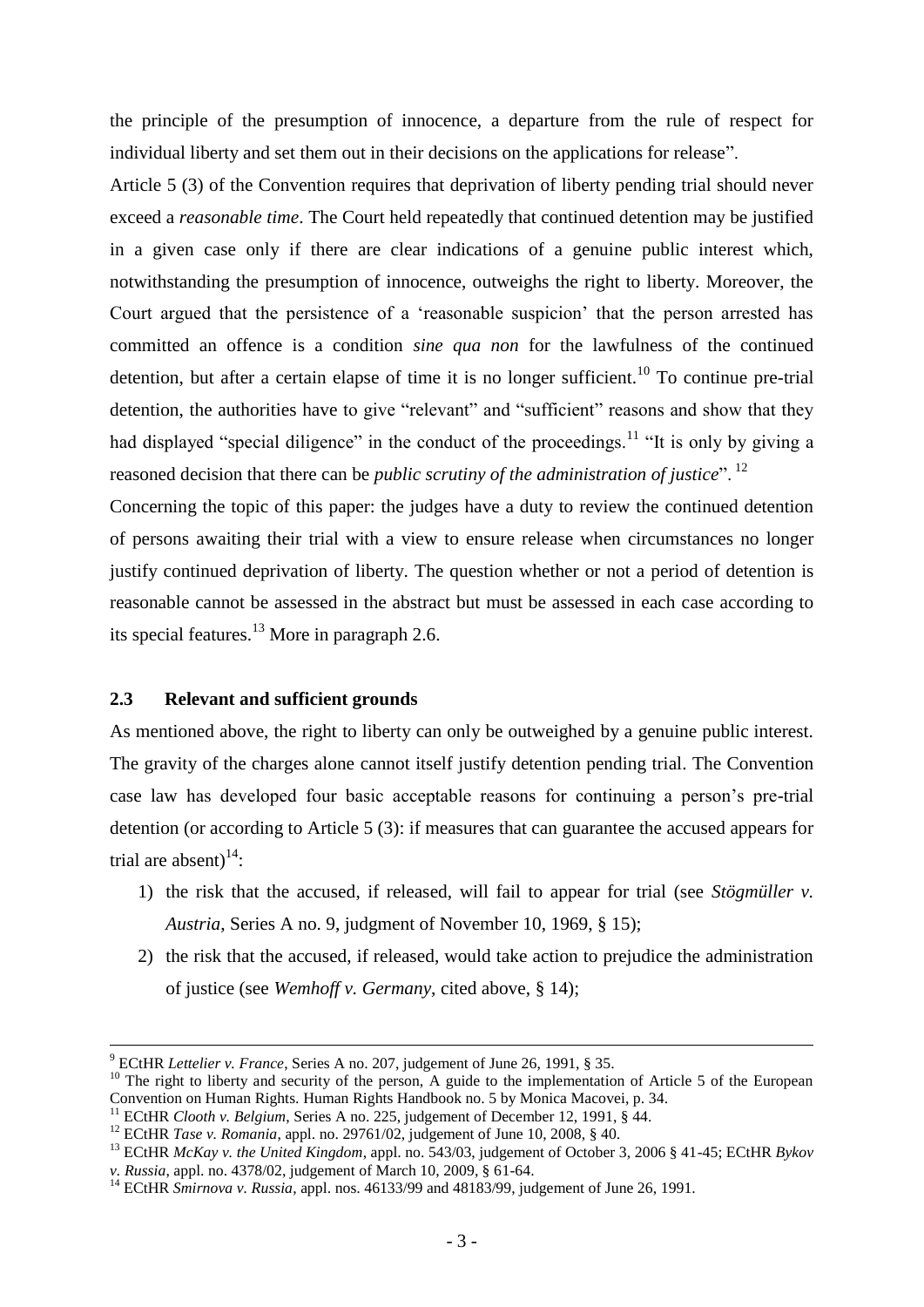- 3) the risk that the accused, if released, commits further offences (see *Matznetter v. Austria*, Series A no. 10, judgment of November 10, 1969, § 9);
- 4) the risk that the release of the accused will cause a disturbance to public order (see *Letellier v. France*, cited above, § 51).

Hereafter we will discuss the case law concerning the reasons to corroborate these grounds. In other words: what are the standards judges have to meet to find the reasoning for "relevant and sufficient" grounds.

### *2.3.1. Danger of absconding*

The severity of the sentence faced is an important element to establish a danger of absconding. But it can not be gauged solely on this and can especially not justify long periods of pre-trial detention. It must be assessed with reference to a number of other relevant factors which may either confirm the existence of a danger of absconding or make it appear so slight that it cannot justify pre-trial detention<sup>15</sup>. In *Becciev v. Moldova* the Court says that the risk of absconding must be assessed in relevant factors. The factors which may confirm the existence of a danger of absconding can be found in: the person"s character, his morals, home, occupation, assets, family ties and all kinds of links with the country in which he is prosecuted.<sup>16</sup> The mere absence of a fixed residence does not give rise to a danger of flight.<sup>17</sup> It speaks for itself that to obtain public scrutiny the court must address these factors in its decisions on prolonging pre-trial detention.

# *2.3.2. Danger of hindering the proper conduct of the proceedings*

In *Becciev v. Moldova*, as cited above, the Court says that the existence of the danger of the accused hindering the proper conduct of the proceedings must also be assessed with reference to relevant factors. This danger cannot be relied upon in abstracto. It has to be supported by factual evidence.<sup>18</sup> The risk of pressure being brought to bear on witnesses can be accepted at the initial stages of the proceedings.<sup>19</sup> In the long term, however, the requirements of the investigation do not suffice to justify the detention of a suspect: in the normal course of events

<u>.</u>

<sup>15</sup> ECtHR *Panchenko v. Russia*, appl. no. 45100/98, judgement of February 8, 2005, § 106.

<sup>&</sup>lt;sup>16</sup> ECtHR *Becciev v. Moldova*, appl. no. 9190/03, judgement of October , 2005, § 58.

<sup>17</sup> ECtHR *Sulaoja v. Estonia*, appl. no. 55939/00, judgement of February 15, 2005, § 64.

 $18 \& 59.$ 

<sup>19</sup> ECtHR *Jarzynski v. Poland*, appl. no. 15479/02, October 4, 2005, § 43.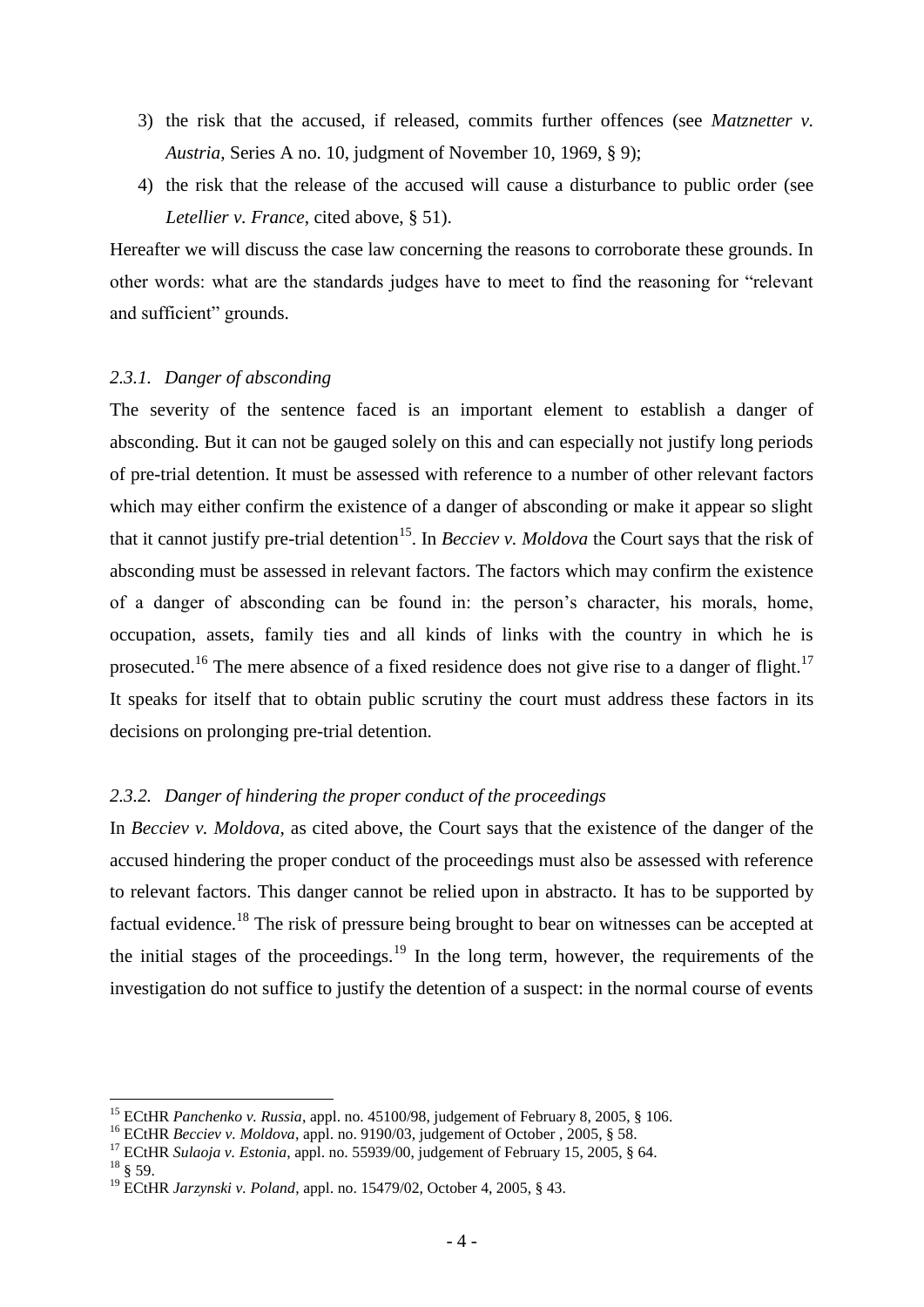the alleged risks diminish with the passing of time as the inquiries are conducted, statements taken and verifications carried out. This is what the Court stated in *Clooth v. Belgium*. 20

### *2.3.3. Danger that the accused commits further offences*

In *Clooth v. Belgium*, as cited above, the Court states that also the danger that the accused commits further offences must be a plausible one and that pre-trial detention is therefore appropriate, in the light of the circumstances of the case and in particular the past history and the personality of the person concerned.<sup>21</sup> With this reason, again, you can see that the Court demands reference to relevant factors. This reference will easily meet a minimum as the Court established in *Simeonov v. Bulgaria*<sup>22</sup>. Mr Simeonov had been detained for two years and one month based on the suspicion that he had committed a criminal offence (he did not dispute the suspicion). The Bulgarian court referred in her decision to Mr Simeonov's six previous convictions for theft, the other criminal proceedings also pending against him at that time and the prison sentence imposed on him in 2004. These circumstances indicated a genuine and serious risk of Mr Simeonov committing further offences (or absconding). The grounds given for his continued detention had thus been "relevant and sufficient", according to the Court. The Court concluded that the criminal proceedings against the applicant had been conducted with the requisite "special diligence" and that there had been no violation of Article 5 (3) of the Convention. This points out the importance that the presence of reasons is not enough to justify (long term) pre-trial detention, but that the context of the case is also relevant.

#### *2.3.4. Preservation of public order*

In relation to public order, the Court accepted that, by reason of their particular gravity and public reaction to them, certain offences may give rise to a social disturbance capable of justifying pre-trial detention, at least for a time. But one cannot solely rely on the gravity of the offences allegedly committed by the accused for extensive pre-trial detention. The (judicial) authorities have to provide any evidence or indicate any instance which could show that a release could pose an *actual* danger.<sup>23</sup> In addition, detention will continue to be legitimate only if public order remains actually threatened; its continuation cannot be used to

<sup>20</sup> ECtHR *Clooth v. Belgium*, Series A no. 225, December 12, 1991, § 44.

 $21 \xi$  40.

 $22$  Appl. no. 30122/03, judgement of January 28, 2010.

<sup>23</sup> ECtHR *Aleksandr Makarov v. Russia*, appl. no. 15217/07, judgement of March 3, 2009.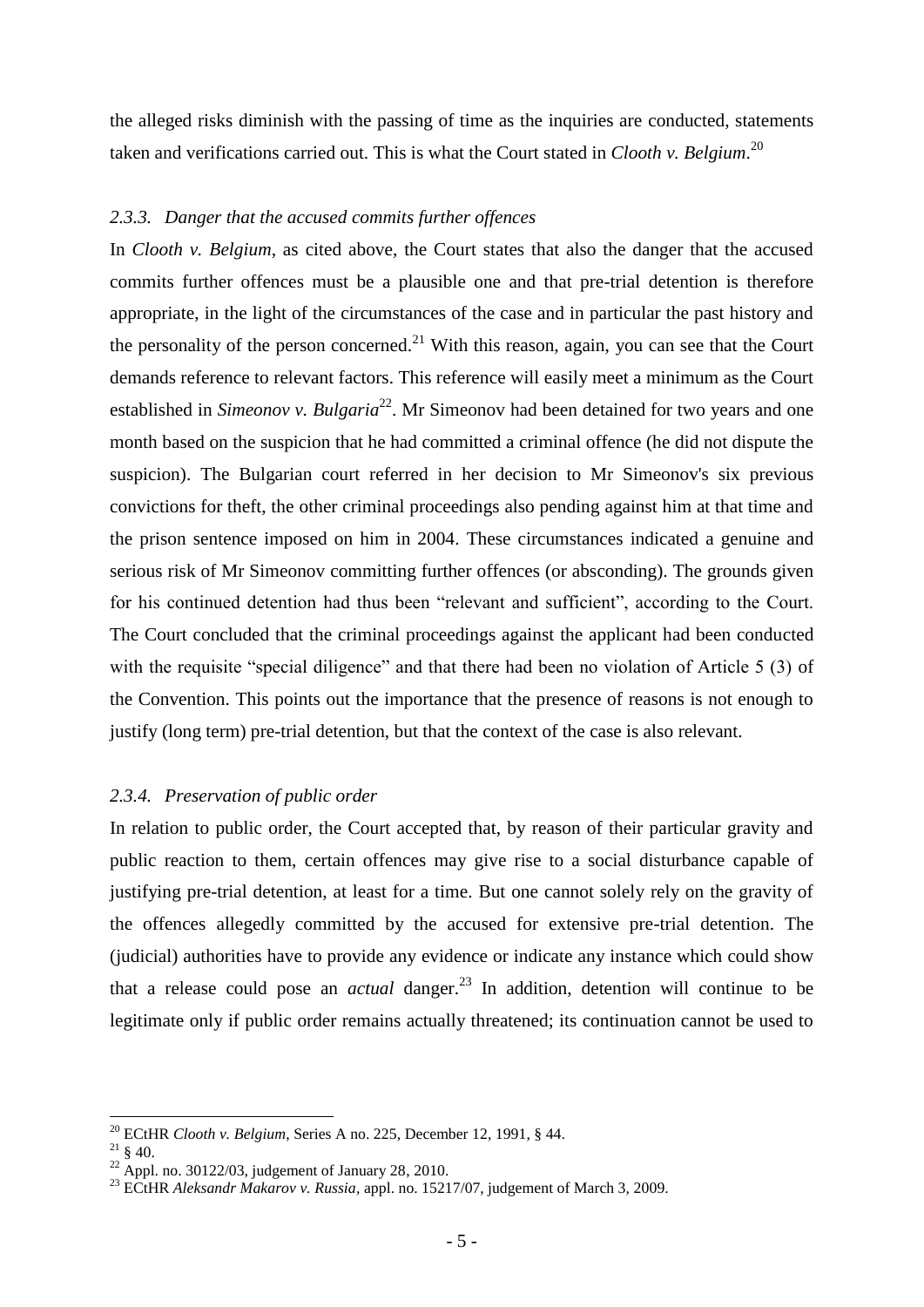anticipate a custodial sentence<sup>24</sup>. See for example *Jiga v. Romania*<sup>25</sup>. Mr Jiga was held in pretrial detention for 11 months and three weeks. As the authorities had not given "relevant and sufficient reasons" for continuing pre-trial detention, the Court found that there had been a violation of Article 5 (3) of the Convention:

"Whilst certain offences posed a particular threat to public order, such a danger necessarily decreased as time passed, thus requiring the authorities to give concrete reasons that were even more specific and in the general interest in order to show that the custodial measure continued to be justified."

In Mr Jiga's case, no explanation had been given to demonstrate how, with the passage of time, his release would have had a negative impact on civil society or would have impeded the investigation, especially after the examination of the witnesses. The courts" brief reference to the seriousness of the charges, the prospect of a harsh sentence or the amount of the damage at issue could not make up for the lack of reasoning in this case.

# **2.4. No stereotypical reasoning**

1

All the grounds as mentioned before can be regarded as relevant and sufficient provided it is based on the facts of the criminal file and/or the personal circumstances of the accused. Arguments for and against release must not be "general and abstract"<sup>26 27</sup>, but contain references to the specific facts and the personal circumstances of the accused justifying his detention<sup>28</sup>. It is not enough if it is claimed that, for example, there is a fear of flight or interference with witnesses; evidence of this possibility has to be brought forward and like all evidence its cogency must be examined by the judge. Moreover, the reasoning given by the judge must be real and not a ritual incantation of a formula, demonstrating that no consideration was given whether or not pre-trial detention is justified<sup>29</sup>. For example, the decisions to keep an accused in pre-trial detention can not be solely based on a stereotypical reasoning concerning the "nature of the offence", "the state of the evidence" or the "content of the file".<sup>30</sup> Unreasoned decisions as well as automatic prolongations of the pre-trial detention are therefore not acceptable. In several cases the Court found the reasons to be

<sup>24</sup> ECtHR *Prencipe v. Monaco*, appl. no. 43376/06, judgement of July 16, 2009, § 79; ECtHR *I.A. v. France*, appl. no. 28213/95, judgement of September 23, 1998, § 104; ECtHR *Tiron v. Romania*, cited above, § 41-42. <sup>25</sup> ECtHR *Jiga v. Romania*, appl. no. 14352/04, judgement of March 16, 2010.

<sup>&</sup>lt;sup>26</sup> ECtHR *Clooth v. Belgium*, Series A no. 225, judgment of December 12, 1991, § 44.

<sup>27</sup> ECtHR *Boicenco v. Moldova*, appl. no. 41 088/05, judgement of July 11, 2006, § 142; ECtHR *Khudoyorov v. Russia*, appl. no. 6847/02, judgement of November 8, 2005, § 173.

<sup>28</sup> ECtHR *Aleksanyan v. Russia*, appl. no. 46468/06, judgement of December 22, 2008, § I 79.

<sup>29</sup> ECtHR *Mansur v. Turkey*, appl. no. 16026/90, judgement of June 8, 1995.

<sup>30</sup> ECtHR *Tunce and others v. Turkey*, appl. no. 2422/06 and 3712/08, judgements of October 13, 2009.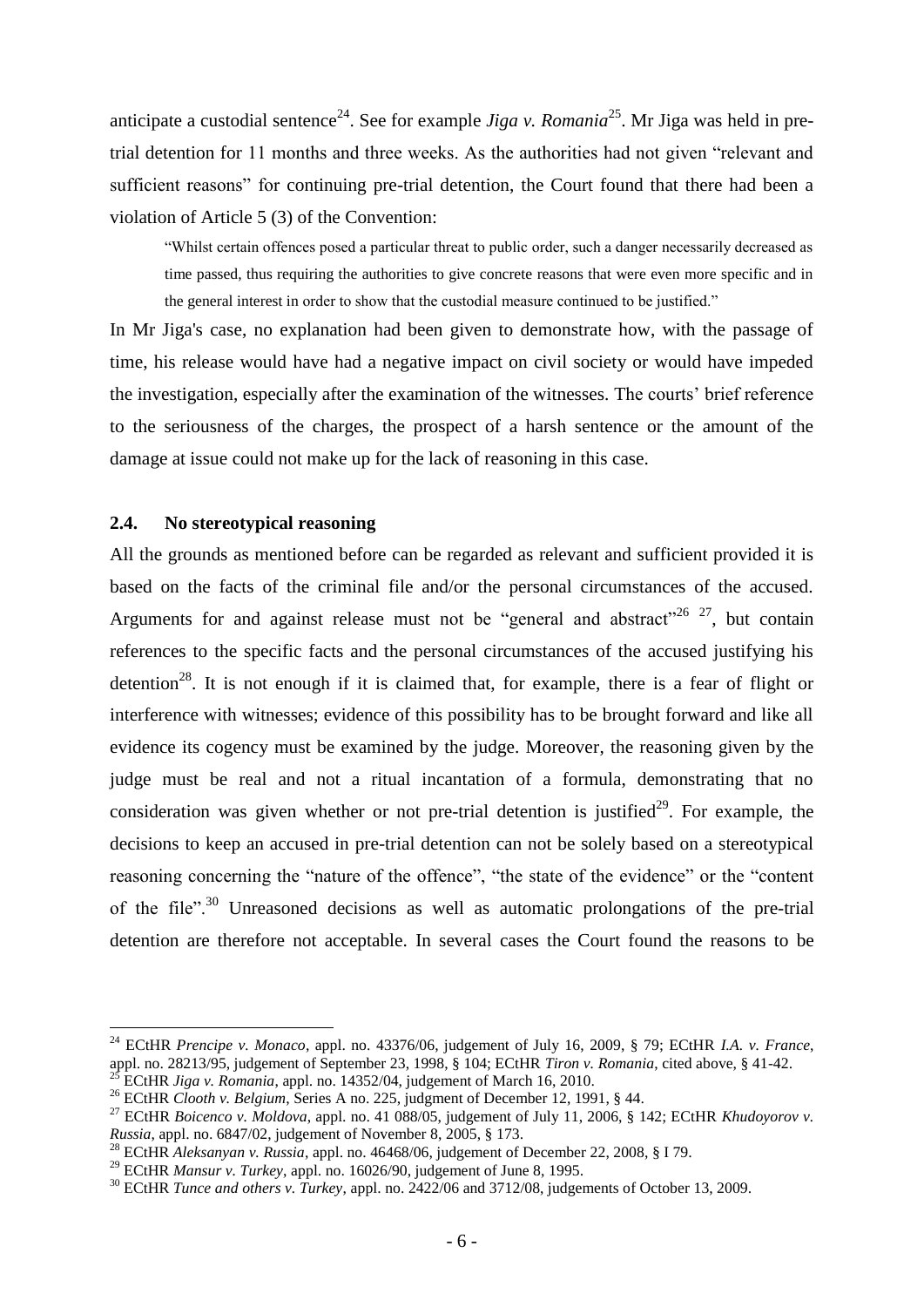formalistic in nature and not sufficient to justify detaining the accused. There had therefore been a violation of Article 5 (3) of the Convention.<sup>31 32</sup>

## **2.5. Special diligence**

Ultimately, the justification for the length of the pre-trail detention of an accused, while relevant, can become insufficient in the circumstances as the initial relevance will not withstand the test of time.<sup>33</sup> It is up to the judge to verify whether the ground(s) remain valid during the pre-trail detention. This has already been pointed out in the quotations of *Clooth v. Belgium* in paragraph 2.3.2. and *Jiga v. Romania* in paragraph 2.3.4.<sup>34</sup>

The starting point of Article 5 (3) is that period of pre-trial detention is reasonable. The judge has to verify this reasonableness to the background of the 'special diligence' the authorities display in the conduct of the proceedings (see paragraph 2.2.). The complexity and special characteristics of the case are factors the judge can consider. For example, the Court finds in *Shabani v. Switzerland<sup>35</sup>* a pre-trial detention of a duration of five years not too excessive. Mr Shabani's pre-trial detention had been justified by the suspicion that he had committed criminal offences. The reasons the Swiss court gave for subsequently extending his detention were relevant and sufficient, namely the strong suspicion that he had committed the crimes of which he was accused and the risk of him absconding and colluding with others during the investigation. On that account, the Swiss court had duly and thoroughly substantiated their decisions to continue his detention. They had also examined the alternative solution of depositing a guarantee<sup>36</sup>. An important role in this case is played by the extremely complex nature of the case in question, which involved an international criminal organization and a trafficking operation producing considerable sums of money, which is why the investigative measures had not been disproportionate. Furthermore, the authorities could not be accused of any periods of inactivity in the proceedings. So there was no lack of "special diligence" of proceeding with the case.<sup>37</sup> The judge has a duty to reason his decision regarding to (the

<sup>31</sup> Among others: ECtHR *Saghinadze and others v. Georgia*, appl. no. 18768/05, judgement of May 27, 2010.

<sup>32</sup> EctHR *Prencipe v. Monaco,* appl. no. 43376/06, judgement of July 16, 2009.

<sup>&</sup>lt;sup>33</sup> See for example ECtHR *Saghinadze and others v. Georgia*, as cited above.

<sup>&</sup>lt;sup>34</sup> More recent: ECtHR *Dermanovic v. Serbia*, appl. No. 48497/06, judgement of February 23, 2010.

 $35$  Appl. no. 29044/06, judgment of November 5, 2009.

<sup>&</sup>lt;sup>36</sup> And had given detailed reasons for their decision on that option, finding that it would be unable to offset the risk of the accused absconding in view of the dubious origin of the money which might have been used as a guarantee.

<sup>37</sup> An example of a cases where the Court founds proceedings excessively long, can be found in ECtHR *Naduo v. France,* appl. no. 35469/06, judgement of October 8, 2009 and ECtHR *Malcom v. France*, appl. no. 35471/06, judgement of same date.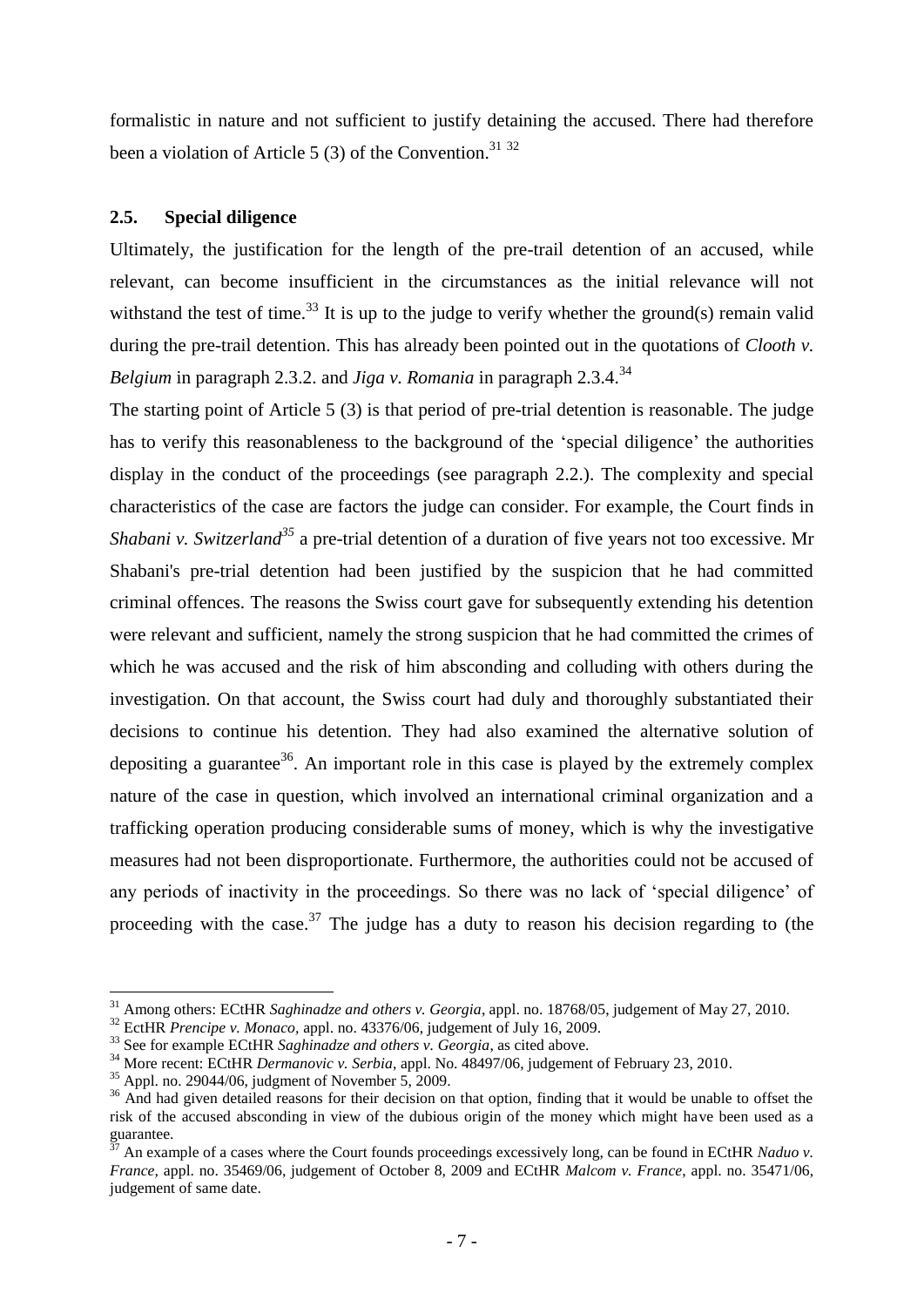continuation) of pre-trail detention when the defense makes some remarks on a lack of "special diligence" (or when the judge finds a lack himself).

# **2.6. Conclusion**

Article 5 (3) enshrined the right to liberty pending a criminal trial. The persistence of reasonable suspicion that the person arrested had committed an offence is a *condition sine qua non* for the validity of the continued detention but after a certain lapse of time (the initial period) this is no longer sufficient. There must be genuine public interest which outweighs the right to liberty. The Convention case law has developed four basic acceptable reasons for continuing a person's pre-trail detention. It is up to the judicial authorities to examine if (specific no abstract) reasons corroborate these grounds. In order to extend pre-trial detention further, the detaining authorities have to give "relevant and sufficient" reasons and show that they had displayed "special diligence" in the conduct of the proceedings. As we have seen in this chapter the Court is very stern about the presence (and motivation) of the reasons (and whether or not they will withstand the test of time) and if the proceedings meet special diligence. But the Court takes the merits of each case according to its special features. One final remark has to be made: in the initial period a lack of reasoning in judicial decisions concerning pre-trial detention do not automatically lead to violations of Article 5 (3), as the cases of *Kanzi v. the Netherlands* and of *Hendriks v. the Netherlands<sup>38</sup>* point out. After all the period of pre-trail detention must be reasonable.

# **3. Motivation of judicial decisions: the Netherlands, Germany and Latvia**

# **3.1 Introduction**

This chapter will focus on the way decisions on pre-trial detention are motivated in three different countries: the Netherlands, Germany and Latvia. These countries have not been chosen randomly; to put the Dutch practice in the right perspective it was decided to look further into the practices of a Western-European and an Eastern-European Member State of the Council of Europe.

<sup>&</sup>lt;u>.</u> <sup>38</sup> ECtHR, judgement of July 5, 2007, NJ 2007/632 (*Kanzi v. the Netherlands*) and ECtRM, judgement of July 5, 2007, NJ 2007/633.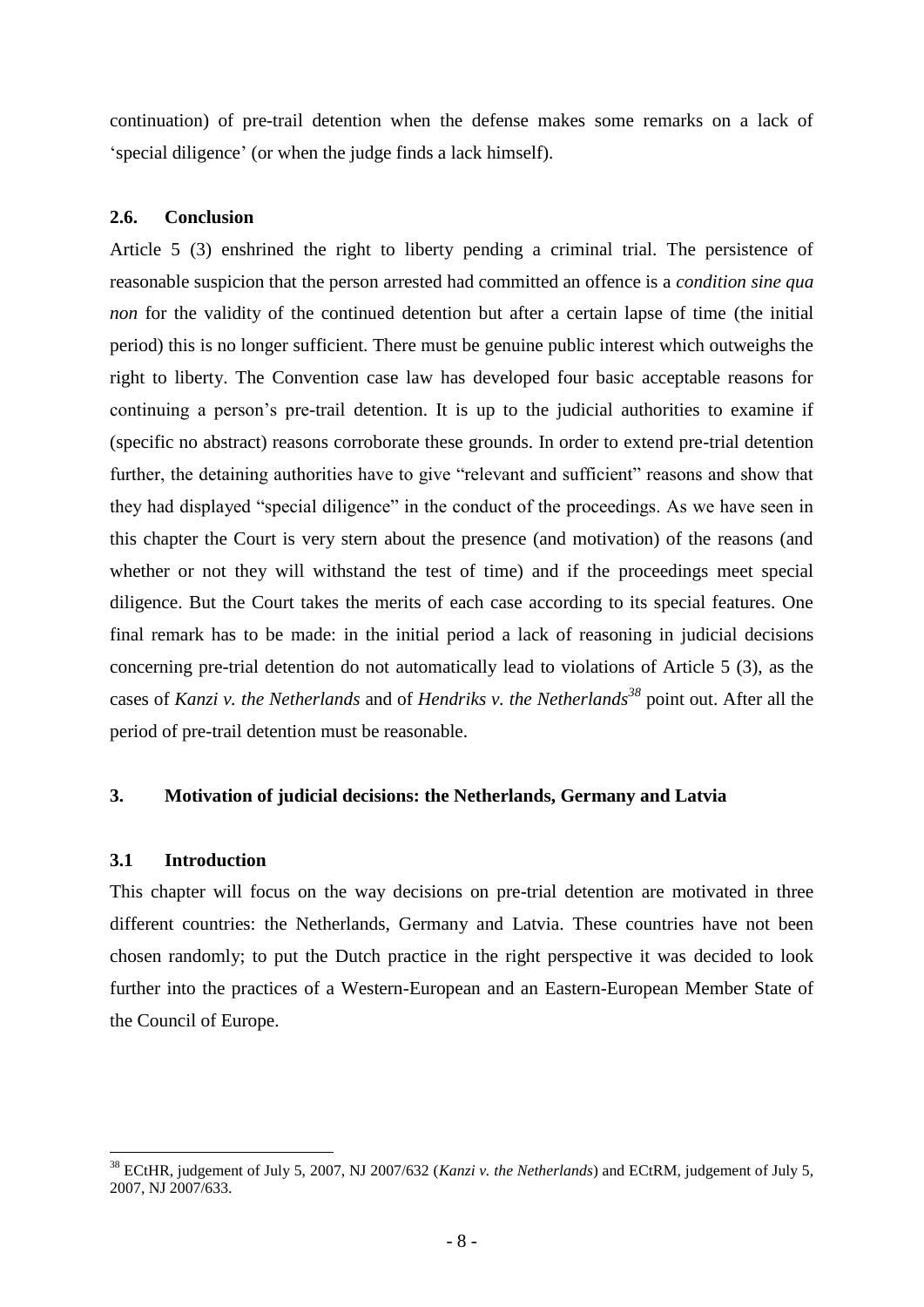# **3.2 The Netherlands**

#### *3.2.1. Legal basis and pre-trial detention*

In the Netherlands a person has a right to physical liberty. This is laid down in Article 15 of the Dutch Constitution. Deprivation of liberty is not possible, save in the cases provided for by law. Provisions for depriving a person of his liberty can be found in the Articles 63-93 of the Dutch Code of Criminal Procedure (Dutch CCP). Different stages are to be distinguished in the investigative and pre-trial stage: 1. police-arrest in order to be questioned, 2. police custody, 3. remand in custody, 4. remand detention and 5. detention pending trial.<sup>39</sup> During questioning by the police, the lawfulness of the arrest is established and a decision is made on whether the suspect should be detained for the purpose of the investigation.<sup>40</sup> Pre-trial detention starts with remand in custody. Remand in custody can only last up to fourteen days. The remand in custody order is issued by the investigating judge at the demand of the public prosecutor. The investigating judge assesses whether the required reasonable presumption of guilt is present, whether the offence is a punishable offence for which pre-trial detention can be imposed, and if the legal conditions have been met.<sup>41</sup> The legal conditions are laid down in Articles 67 and 67a of the Dutch CCP. Pre-trial detention can be ordered if there are "grave presumptions" ("ernstige bezwaren") that the defendant has committed an offence that carries a statutory prison sentence of four years or more and/or that is specifically designated by law and/or that carries the penalty of imprisonment while the suspect does not have a fixed domicile or residence in the Netherlands.<sup>42</sup> The term 'grave presumptions' implies a high degree of suspicion that the suspect has in fact committed the offence of which he is suspected.<sup>43</sup> Pre-trial detention can only be applied if there is a serious risk of the suspect absconding and/or if public safety requires the immediate detention of the suspect. $44$ Important reasons requiring immediate detention are considered to exist if:

• the suspicion relates to an offence carrying a maximum statutory sentence of twelve years or more, and public order has been seriously affected by the offence and/or;

<sup>&</sup>lt;sup>39</sup> Pre-trial Detention in the European Union, An Analysis of Minimum Standards in Pre-trial Detention and the Grounds for Regular Review in the Member States of the EU, chapter 20 The Netherlands, p. 701, A.M. van Kalmthout, M.M, Knapen and C. Morgenstern (eds.).

 $40$  See note 39.

 $41$  See note 39, p. 704.

 $42$  See note 39, p. 703.

<sup>&</sup>lt;sup>43</sup> Criminaliteit en Rechtshandhaving in de Euregio Maas-Rijn deel 2: De inrichting van opsporing en vervolging in België, Duitsland en Nederland en de internationale politiële en justitiële samenwerking in de Euregio Maas-Rijn, Intersentia 2007, XI: De vrijheidsberoving.

<sup>&</sup>lt;sup>44</sup> Article 67a Dutch CCP.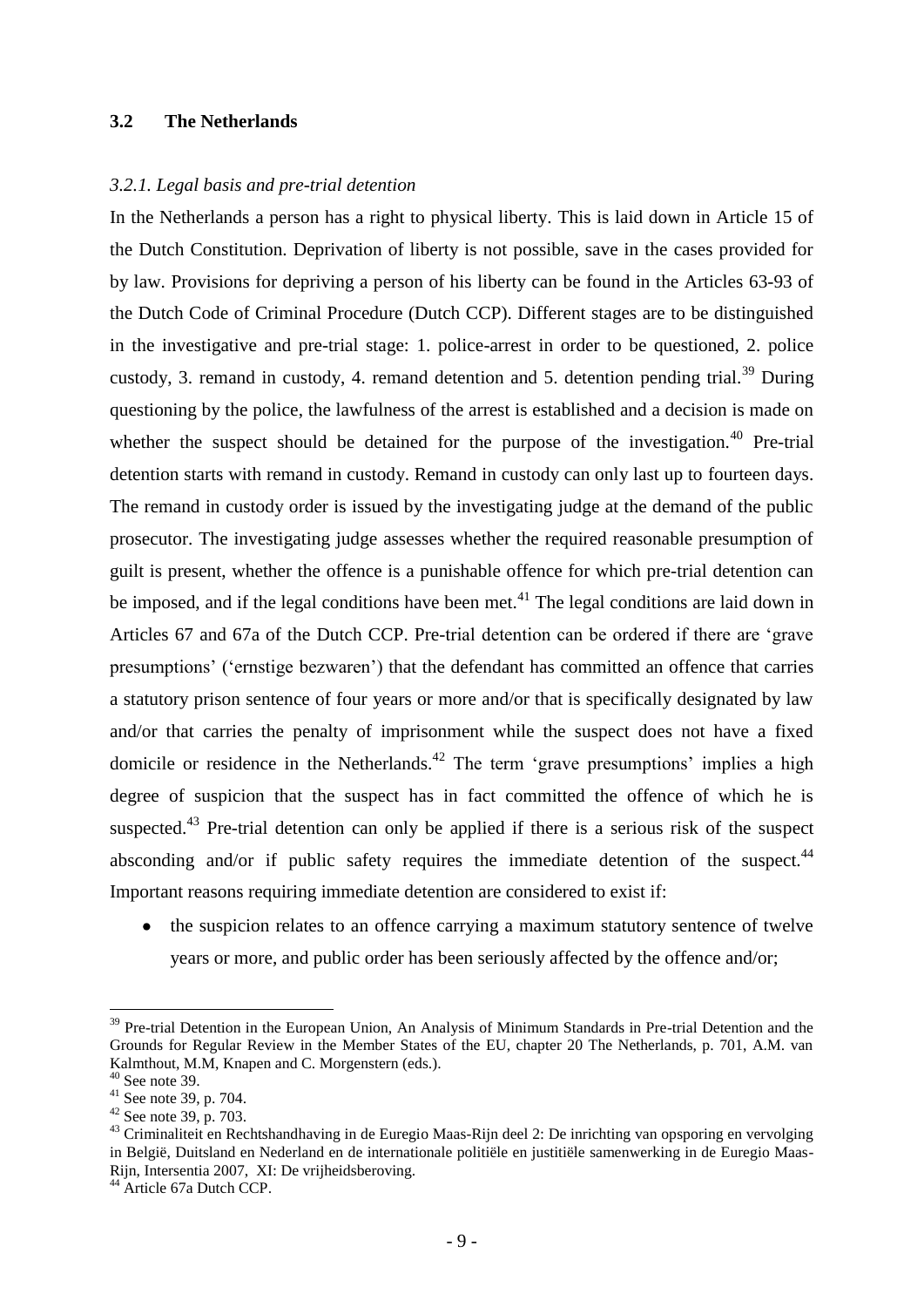- if there is a serious risk that the suspect will commit a crime that carries a maximum  $\bullet$ statutory prison sentence of at least six years and/or will commit a crime that may jeopardize the safety of the state or the health or safety of persons, or that creates a general danger to property and/or
- if there is serious suspicion that the offender, suspected of having committed one of  $\bullet$ the offences designated by law, will re-offend, and less than five years have passed since he was sentenced to a penalty or measure containing a deprivation or restriction of liberty, or was sentenced to community labour and/or
- if it is considered necessary to detain the suspect, in order to establish the truth, other than by its own statements (risk of collusion). $45$

Furthermore, the court has to review whether or not it is expected that the time already spent in pre-trial detention will exceed the final prison sentence / community labour. If this is the case, the court has the duty to terminate pre-trial detention.<sup>46</sup> A person can be held in pre-trial detention for a period of 90 days. The total period of pre-trial detention may last no longer than 104 days, until the case is brought to trial. If the case is not ready for trial or a final verdict, the court may adjourn the trial for one month, and in exceptional cases for three months. This may be repeated several times.<sup>47</sup> The defendant can request termination or suspension of the pre-trial detention during the trial itself. The court will take a decision right away (after deliberation in chambers) or at a later time, also in chambers, after which the parties are notified of the decision.

# *3.2.3. Motivation of decisions on pre-trial detention*

In the Netherlands it is the duty of, first the investigative judge and in a later stage the trial judge(s), to review the pre-trial detention of a defendant and to rule on whether or not it should be prolonged. As is discussed in chapter 2, the courts should critically review pre-trial detention and should substantiate their decisions with reference to the relevant facts and circumstances of the case. It is, as mentioned before, not enough to merely state the ground(s) on which continuation of pre-trial detention is deemed admissible. In the Netherlands however, courts often do not meet this standard as set forth by the Court. Judges often suffice with the use of pre-typed forms in decisions (with regard to remand in custody) and with an abstract and general ruling (when pre-trial detention is prolonged after remand in custody).

 $45$  See note 39, p. 703.

<sup>46</sup> Article 67a sub 3 Dutch CCP.

<sup>47</sup> See note 39, p. 703 and Articles 281 and 282 Dutch CCP.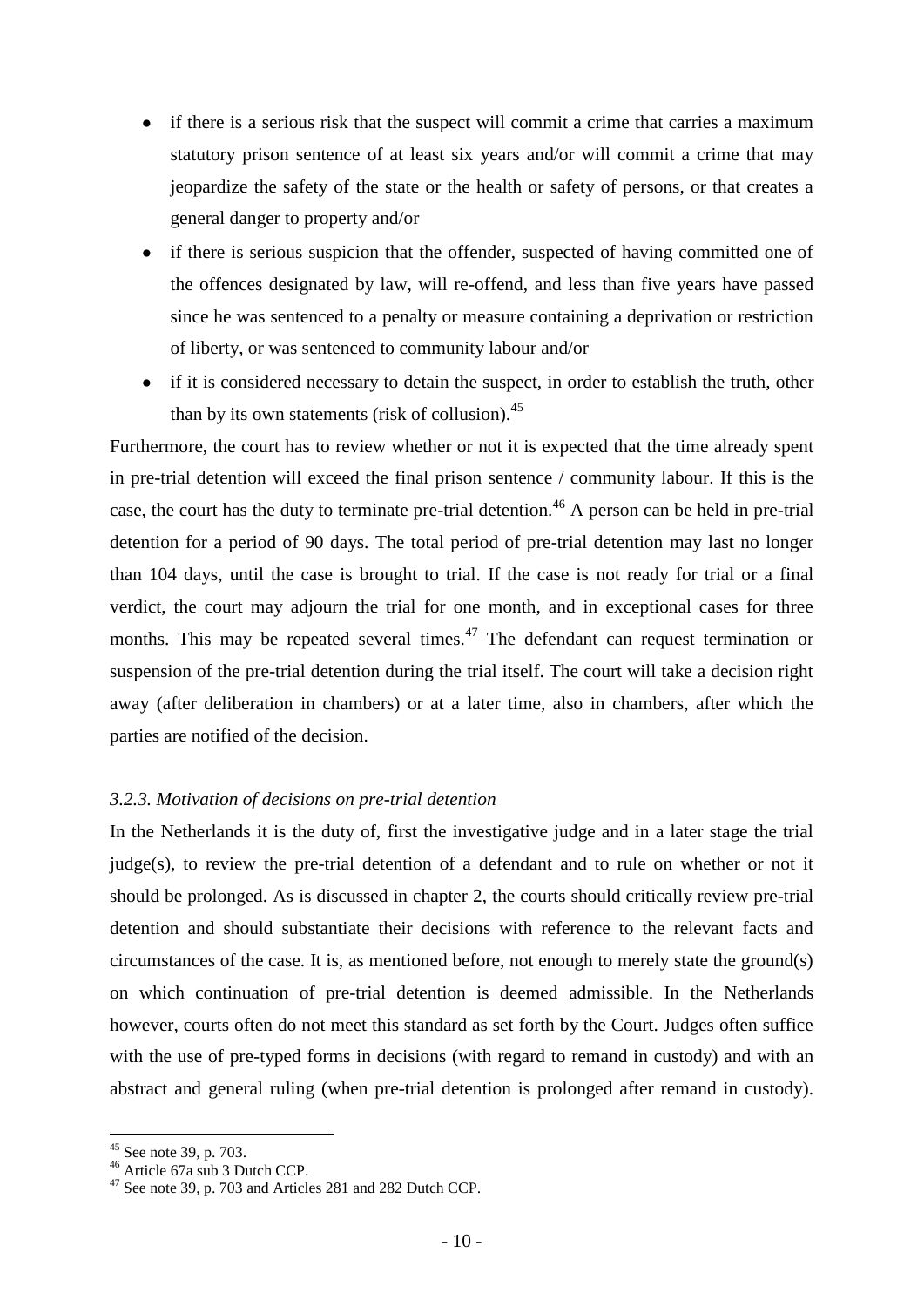The abstract and general ruling contains the stereotypical phrase that 'grave presumptions' are present – as referred to in Article 67a Dutch CCP (mentioned in paragraph 3.2.2.) – and that public interest and the interest of an effective criminal proceeding (still) prevail over the personal interest of the defendant to await his trial in liberty.<sup>48</sup> In a majority of cases references to the specific facts of the case and the precise personal circumstances of the defendant are not mentioned in the decision, even when the defense and/or prosecution provide specific arguments. Even though it is common practice to discuss in chambers all arguments given by the defense and prosecution, the final decision (often only drawn in a journal of the court session) does not contain these arguments and a critical review of them. This practice leaves not only the defendant<sup>49</sup> and the prosecution in the dark in regard to the reasons why pre-trial detention is suspended, terminated or prolonged, but also the general public.<sup>50</sup> Dutch courts often fail to provide an independent critical judgment, which seems to be a direct violation of Article 5 of the Convention. At least when the decisions come after the initial period' (see chapter 2.2.). The question should be if it is absolutely necessary to deprive somebody of liberty pending trial. If so, the decision ordering the pre-trial detention should be thoroughly motivated. To date the Court has not yet found a violation against the Netherlands in which the Dutch practice, as described before is deemed to be in breach of Article 5 of the Convention. Maybe the length of the pre-trial detention does not exceed what the Court refers to as reasonable or maybe it is only a matter of time.

#### **3.3. Germany**

#### *3.3.1. Legal basis*

1

The relevant legislation for arrest within the criminal procedure and pre-trial detention can be found in the German Code of Criminal Procedure (Strafprozessordnung or StPO, hereafter German CCP). Since 1952 the Convention has been directly applicable in domestic law.<sup>51</sup> According to Article 5 of the Convention and Article 2 of the German Constitution every

<sup>&</sup>lt;sup>48</sup> In few cases some courts do give an extended reasoning for their decision. See ruling District Court of Haarlem, judgement of April 13, 2007, *LJN:* BA2938 in which case the court explained into detail why the prolongation of pre-trial detention on the ground of a shocked public order was denied and pre-trial detention was terminated, all in light of the case law of the European Court of Human Rights.

<sup>&</sup>lt;sup>49</sup> Several lawyers have already complained about the Dutch practice of not motivating the decision regarding pre-trial detention. For instance: Article of N. van der Laan, LLM and defense attorney in Amsterdam: "De voorlopige hechtenis lotto; Een pleidooi voor motiveren en publiceren".

 $50$  In 2010 a public discussion emerged regarding the temporary suspension of a defendant (Saban B.) from detention, after which he fled to Turkey. The general public felt the court did not explain her reasons regarding temporarily releasing the defendant.

 $51$  See note 39, p. 389.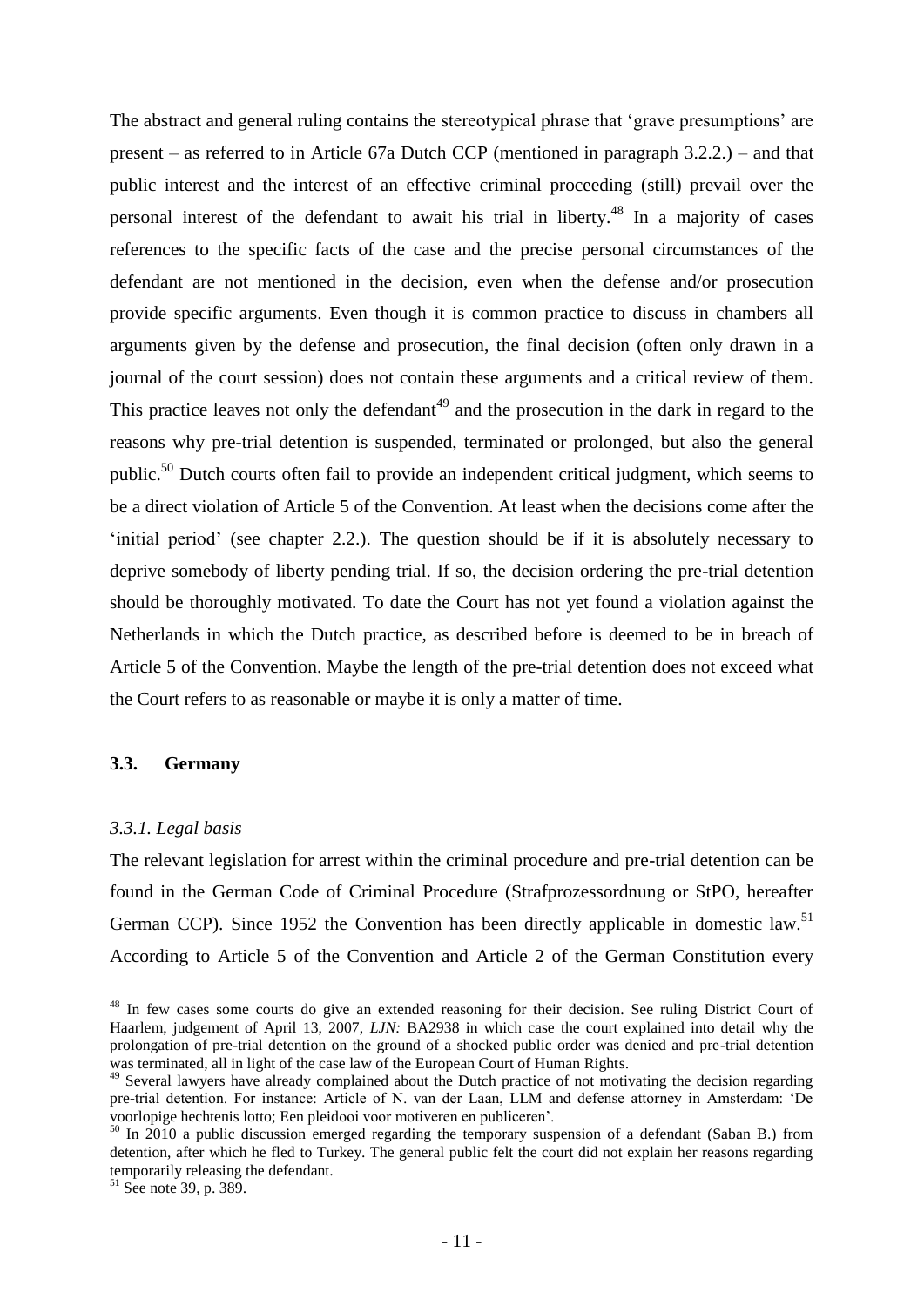person has the right to personal liberty.<sup>52</sup> Article 104 of the Constitution provides certain legal guarantees concerning arrest and pre-trial detention. For instance only a judge may rule upon the permissibility or continuation of any deprivation of freedom. Paragraphs 112-131 in chapter 9 of the German CCP establish the specific terms of the protections as outlined in Article 104 of the Constitution.<sup>53</sup>

### *3.3.2. Pre-trial detention*

The police can hold a suspect on their own authority or on behalf of the public prosecution until the expiry of the day following the arrest. This is called "Gewahrsam". The maximum duration of this detention is 48 hours. According to paragraph 127 German CCP in some cases a suspect can be held in detention ("vorläufige Festnahme") without a court order. In case a suspect is caught red-handed he can be held in detention if there is a risk of flight and/or his identity has to be checked. If a suspect is not caught red-handed, the prosecution can detain a suspect provided it is utterly necessary and the conditions for granting a warrant are met.<sup>54</sup> When a suspect is detained and is not released after 48 hours, he has to be brought before an investigating judge at the local court ("Amtsgericht"), who decides whether to uphold the detention or not.<sup>55</sup> The judge will not review whether the detention is lawful, only if it should be prolonged. In case the judge concludes further detention is necessary, he will issue a warrant ("Haftbefehl"). If a warrant is issued the suspect will be taken into detention, called 'Untersuchungshaft'.<sup>56</sup> This is only possible if the detention is crucial for the public interest and/or interest of the criminal proceedings. In case a suspect is taken into detention ("Untersuchungshaft") it is not only necessary there is a strong suspicion ("dringender Tatverdacht') the suspect committed the crime, also one of the grounds as mentioned in paragraph 112 II and 113 German CCP has to be present.<sup>57</sup> When there is a strong suspicion the suspect committed one the serious crimes as mentioned in paragraph 112 III German CCP (f.e. terrorist actions, murder, manslaughter, serious assault and arson) it is not necessary that one of the aforementioned grounds is present for ordering detention.<sup>58</sup> The grounds ("Haftgrunde") for pre-trial detention are to be found in paragraph 112 II, III and in paragraph 112a German CCP. Not only the strong suspicion, but every ground ("Haftgrunde"), if found

 $52$  See note 43, p. 235 – 239.

 $53$  See note 39.

 $54$  See note 43.

<sup>&</sup>lt;sup>55</sup> Article 104 II German Constitution and 128 I German CCP, see note 39, paragraph 3.3.

 $56$  See note 43.

<sup>57</sup> See note 43, p. 246.

 $58$  See note 43.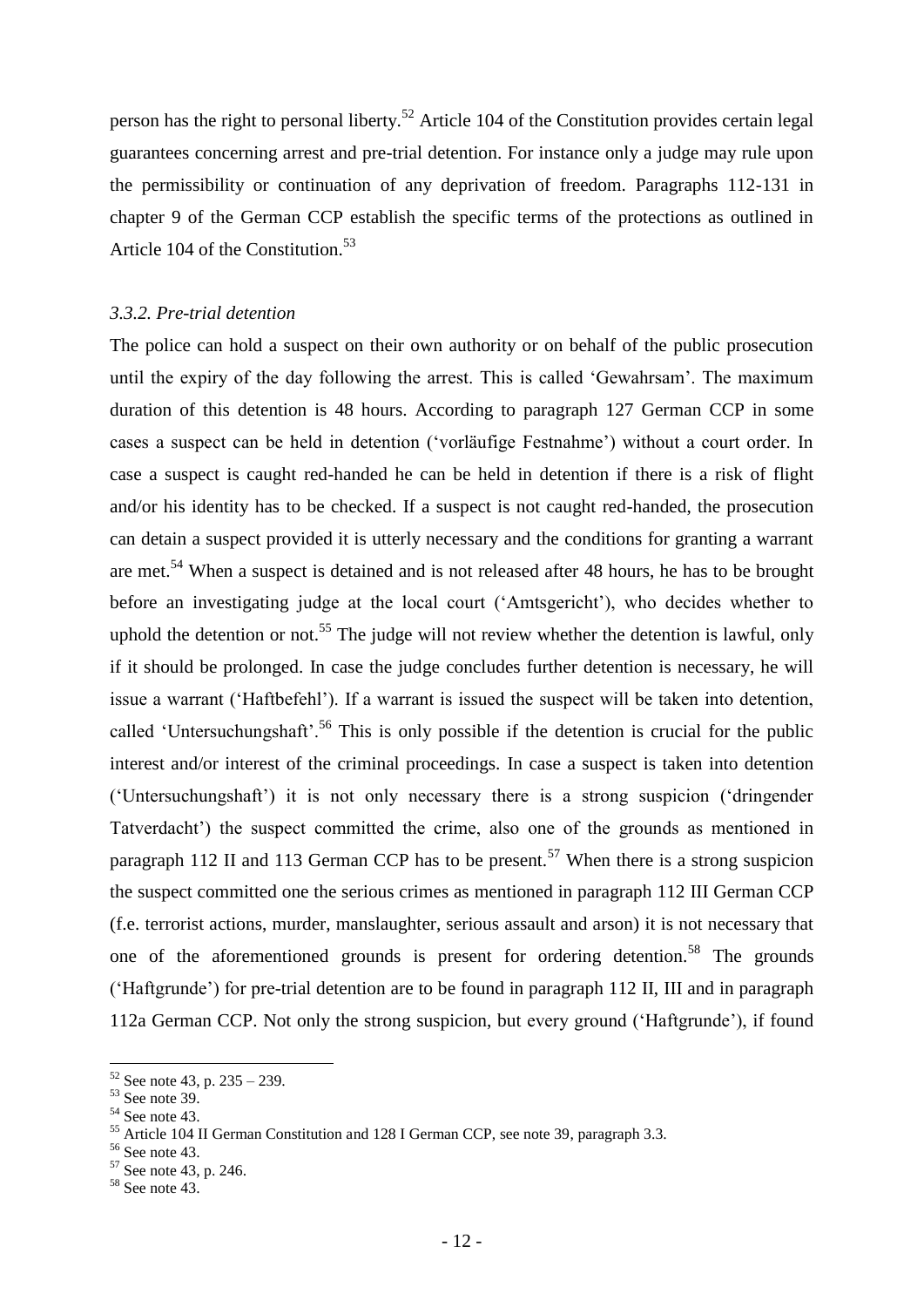to be present, must be substantiated by specific facts and circumstances of the case. The grounds are 1. the risk of flight / hiding or the risk of absconding or hiding ("Fluchtgefahr"), 2. tampering with evidence by obstructing evidence or collusion ("Verdunkelungsgefahr"), 3. the gravity of the crime ('Tatschwere').<sup>59</sup> For each ground it is necessary to specify the circumstances and facts which have led the judge to conclude one or more risks as mentioned occur in the case before him. It is not enough to conclude there is a possibility of one of the risks being present. The judge has to give a substantiated motivation.<sup>60</sup> The objectives of pretrial detention in Germany are to ensure the public right to a thorough investigation of a crime, to ensure a criminal procedure according to the rule of law and, if applicable to ensure the execution of the sentence.<sup>61</sup> The main objective seems to be to ensure the presence of the defendant during trial, because in Germany a trial in absentia is not possible. Therefore the main ground for pre-trial detention is the risk of absconding.<sup>62</sup> Detention lasts until release, when the arrest warrant is revoked or expires, or until the final conviction. A general time limit in the pre-trial phase is set to six months, the detention period can be extended under certain circumstances.<sup>63</sup> A first instance judgment must be rendered within the 6 months period. If the case is of higher complexity and will take longer than 6 months, there must be a review of the grounds for pre-trial detention every 3 months.<sup>64</sup> According to paragraph 112 I CCP, pre-trial detention may not be ordered if is not in proportion with regard to the importance of the case and punishment that can be expected.<sup>65</sup> Save for certain crimes as mentioned in paragraph 112a German  $CCP<sup>66</sup>$ , in the Germany it is not possible to detain a person on the ground he will commit a new crime when released.<sup>67</sup> The crimes as mentioned in paragraph 112a German CCP entail certain sexual, violent and property offences.

Several types of legal remedy in Germany can be used for judicial review of pre-trial detention.<sup>68</sup> The detainee can apply for judicial review of the warrant to the investigating judge (so called "Haftbeschwerde"). If this appeal is not successful, the detainee can lodge an appeal to the district court ("Beschwerde). If this appeal is not successful, the decision can be

<sup>59</sup> See note 39, paragraph 4.2.

 $60$  See note 43, p. 244 – 256.

 $61$  See note 39, p. 408.

 $62$  See note 39, p. 408 and 409.

<sup>63</sup> See note 39, paragraph 3.3.

<sup>64</sup> See note 39, paragraph 3.3. and 121 German CCP.

 $65$  See note 39, paragraph 4.2.

<sup>&</sup>lt;sup>66</sup> "An analysis of minimum standards in pre-trial detention and the grounds for regular review in the Member States of the EU", JLS/D3/2007/01. The crimes as listed in paragraph 112a German CCP are certain sexual, violent and property offences.

 $67$  See note 43, p. 244 – 256.

<sup>&</sup>lt;sup>68</sup> Peter Gehring, public prosecutor Germany.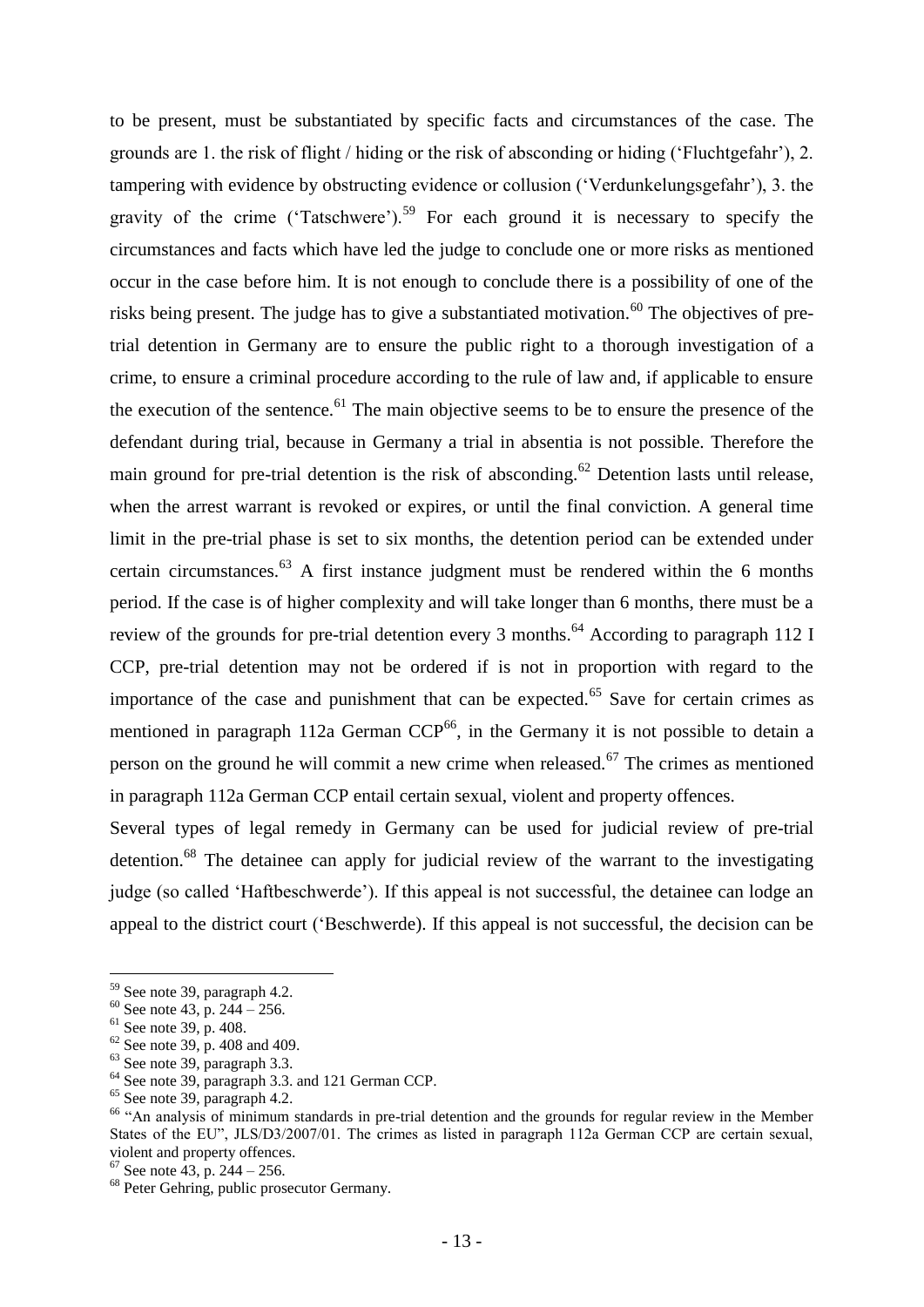appealed to the higher regional court ('weitere Beschwerde' to the Oberlandesgericht).<sup>69</sup> As for the request to the investigating judge ("Haftrichter") there are no restrictions, a defendant can argue his release at any given time before and during the trial. An appeal can be lodged once.<sup>70</sup> There is also the possibility of a constitutional complaint to the Federal Constitutional Court (FCC, "Bundesverfassungsgericht") as an extraordinary legal remedy. This is used relatively often in detention matters, partly contesting prolonged periods of detention, partly contesting restrictions during the enforcement of detention.<sup>71</sup>

#### *3.3.3. Motivation of decisions on pre-trial detention*

In Germany there seems to be a strong practice when it comes to motivating decisions on detention on remand and pre-trial detention. First, judges are required, as mentioned in paragraph 3.3.2., to substantiate their decision whether there is either a strong suspicion and/or there are one or more of the mentioned grounds ("Haftgrunde") present by assessing the relevant facts and circumstances which have led to the decision. Secondly, there is a strong judicial review of the decisions on pre-trial detention, not only by the higher courts, but also by the FCC. The FCC often rules on issues of criminal procedure and has had much influence on the development of pre-trial detention. The principles which the lower courts and the FCC abide by are the same (fair trial with the presumption of innocence, the equality of arms and speedy procedure on one hand, and an effective criminal justice system on the other), but the priorities are sometimes different.<sup>72</sup> The main focus of the decisions of the FCC are the human rights as expressed in the German Constitution and as expressed in the Convention. The FCC also relies on the jurisdiction of the Court.<sup>73</sup> Judges in lower courts often react sensitively and even offended to overruling verdicts from the FCC.<sup>74</sup> Thus, this system has a positive effect on the motivation of decisions on pre-trial detention.

In Germany it was, until recently, commonly believed that the German Constitution comprises all human rights and guarantees given by the Court and that there are no obvious conflicts between the two laws and the two courts.<sup>75</sup> This view has been changed by some

<sup>69</sup> Paragraph 310, 1 German CCP.

 $70$  See note 43, p. 244 – 256 and "An analysis of minimum standards in pre-trial detention and the grounds for regular review in the Member States of the EU", JLS/D3/2007/01, p. 17.

 $71$ <sup>"</sup>"An analysis of minimum standards in pre-trial detention and the grounds for regular review in the Member States of the EU", JLS/D3/2007/01, p. 17.

 $2$  See note 71, p. 2.

<sup>73</sup> See note 72.

 $74$  See note 72.

 $75$  See note  $72$ .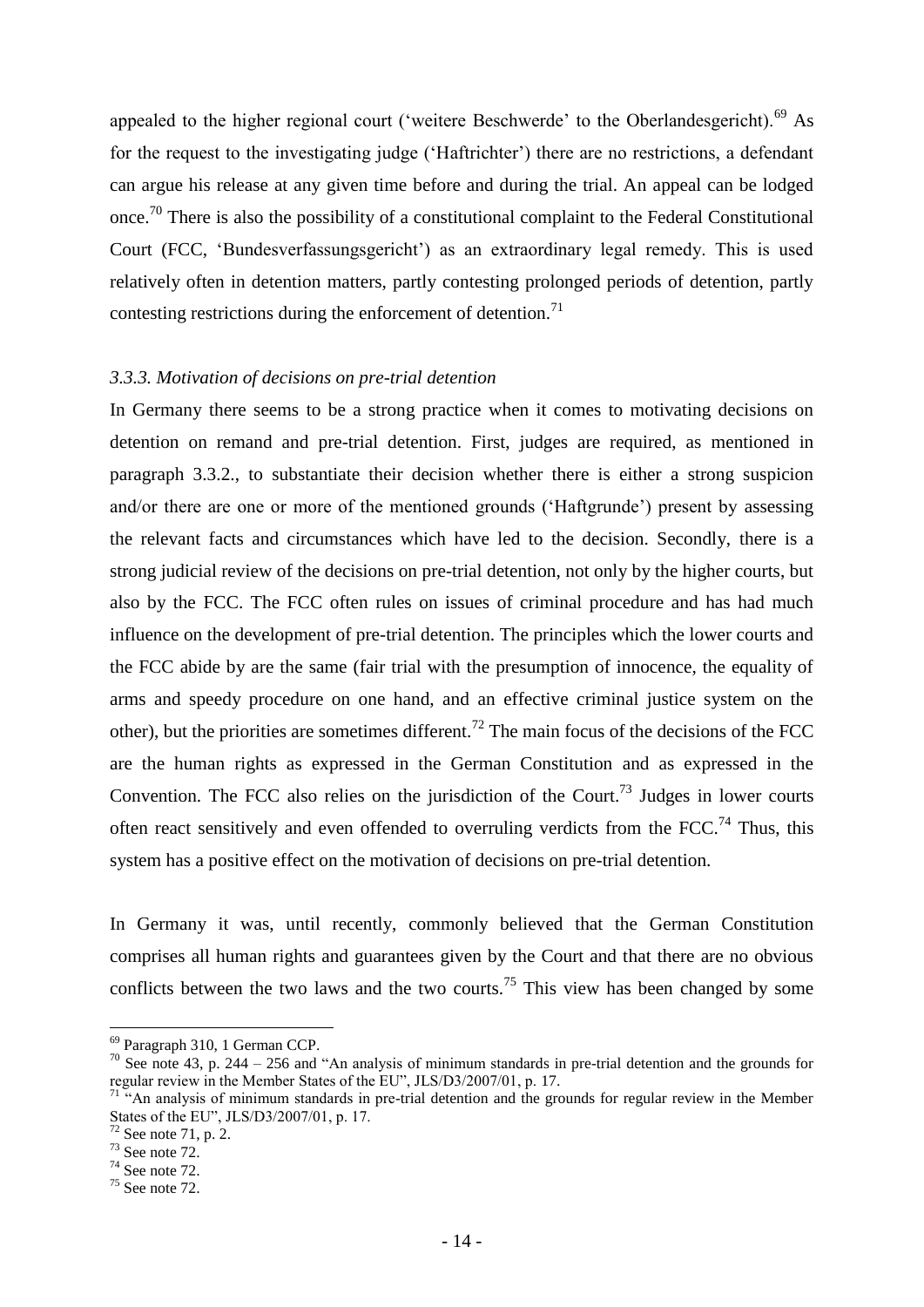cases in which the Court found Germany to be in violation of Article 5 (4) of the Convention, because the applicants failed to gain access to prosecution files that contained information and evidence relevant to court challenges to their pre-trial detention.<sup>76</sup> However, reviewing complaints filed against Germany with the Court shows the motivation of ordering pre-trial detention does meet the standard of the Court.

For example in *Chraidi v. Germany*<sup>77</sup> the German courts found three principal reasons for continuing the detention on remand and pre-trial detention, namely that the applicant remained under a strong suspicion of having committed the crimes of which he was accused, the serious nature of these offences and the fact that the applicant would be likely to abscond if released, given the sentence which he risked incurring if found guilty as charged. The Court concluded the reasonable suspicion that the applicant committed the offences with which he had been charged, being based on cogent evidence, persisted throughout the trial leading to his conviction. It also agreed that the alleged offences were of a serious nature. In regard to the danger of the applicant's absconding, the Court observed that although the possibility of a severe sentence alone is not sufficient after a certain lapse of time to justify continued detention based on the danger of flight, the national courts in the present case also relied on other relevant circumstances, including the fact that the applicant had been extradited from Lebanon to Germany for the purposes of criminal proceedings in the context of international terrorism. He had neither a fixed dwelling nor social ties in Germany which might have prevented him from absconding if released. The Court was thus satisfied there was a substantial risk of the applicant's absconding persisted throughout his detention. The Court concluded there were relevant and sufficient grounds for the applicant's continued detention.

The Court also concluded the German courts gave relevant and sufficient grounds for the applicant's continued detention in *Wemhoff v. Germany*<sup>78</sup> and *Dzelili v. Germany*<sup>79</sup>. In *Wemhoff v. Germany* the Court concluded the German courts had been careful to support their affirmations that a danger of flight existed by referring at an early stage in the proceedings to certain circumstances relating to the material position and the conduct of the accused.<sup>80</sup>

<sup>76</sup> ECtHR *Garcia Alva v. Germany*, appl. no. 23541/94, judgement of February 13, 2001; *Schöps v. Germany*, appl. no. 25116/94, judgement of February 13. 2001; *Lietzow v. Germany*, appl. no. 24479/94, judgement of February 13, 2001.

<sup>&</sup>lt;sup>77</sup> ECtHR *Chraidi v. Germany*, appl. no. 65655/01, judgement of October 26, 2006, § 38 – 41.

<sup>78</sup> ECtHR *Wemhoff v. Germany*, appl. no. 2122/64, judgement of June 27, 1968, § 13 – 17.

<sup>79</sup> ECtHR *Dzelili v. Germany*, appl. no. 65745/01, judgement of November 10, 2005, § 71 – 74.

<sup>80</sup> See note 78, § 14.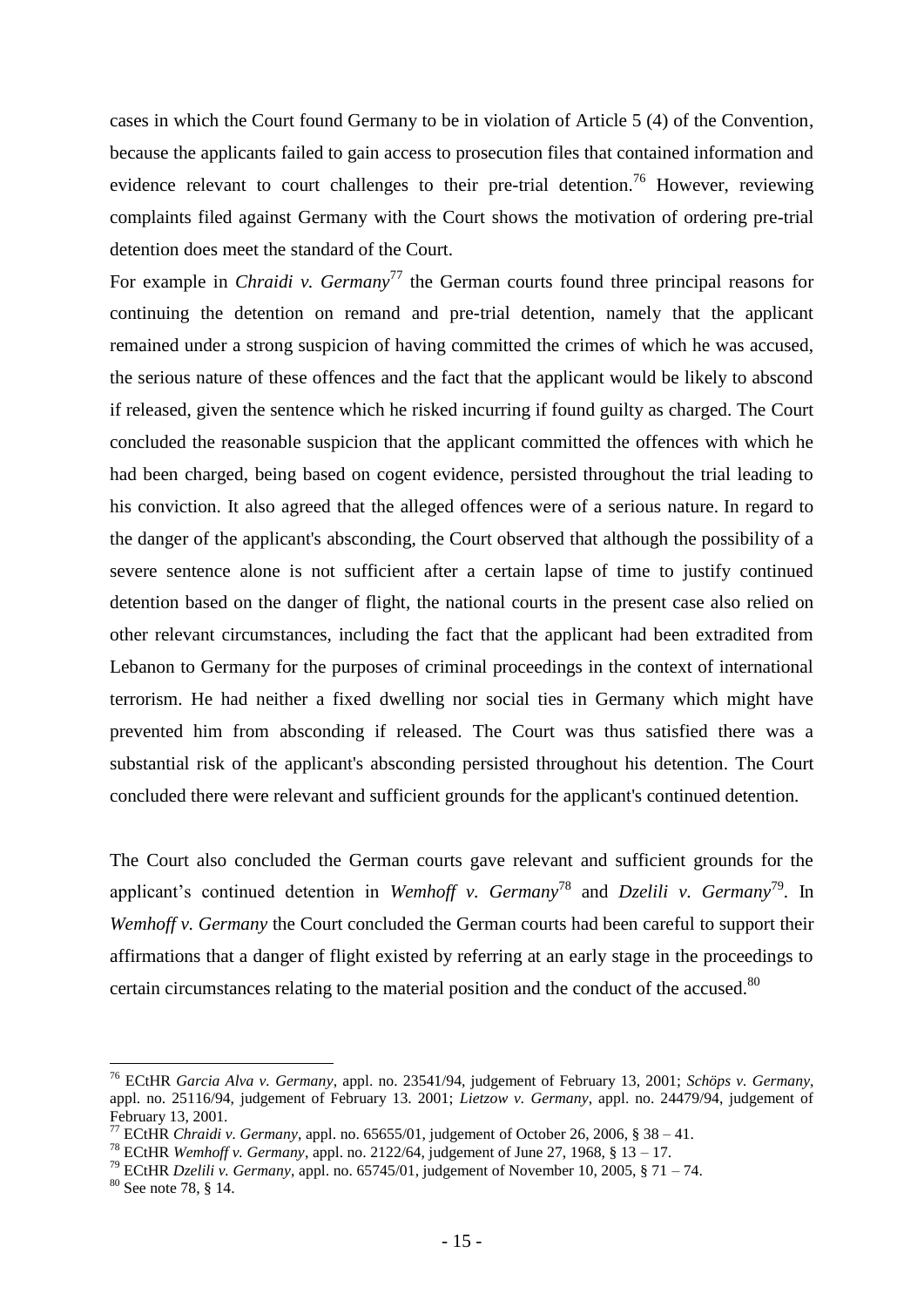# **3.4. Latvia**

1

#### *3.4.1. Legal basis and pre-trial detention*

Provisions regarding pre-trial detention are mainly to be found in the Law of Criminal Procedure (LCP) of 28 September 2005, amended for the last time on 14 January 2010.<sup>81</sup> Before this legislation came into force, the Code of Criminal Procedure of April 1961 (CCP), based on Criminal Procedure Codes of the Soviet Republics and the Soviet Union, was in force in the Latvian territory. With the LCP of 2005, stricter rules for imposing pre-trial detention were introduced, as well as new statutory limits for imposing pre-trial detention, depending on the gravity of the crime.

A suspect"s deprivation of liberty starts - like in most other countries - with a person"s arrest. The justification for the initial arrest should be distinguished from the justification for prolongation of detention. According to article 264 of the LCP there should be a ground for the allegation that the person concerned has committed a crime punishable with a custodial penalty, and in addition, the person concerned should either have been caught in the act, an eye-witness should have identified the person as the alleged offender, or clear traces should have indicated the involvement of the person in the offence.<sup>82</sup> Within 48 hours after apprehension an investigating judge should decide whether or not to issue a detention order. According to article 272 (1) of the LCP, (remand) detention may be applied only if concrete information, acquired in criminal proceedings regarding facts, causes justified suspicions that a person has committed a criminal offence for which the law provides for a penalty of deprivation of liberty, and the application of another security measure may not ensure that the person will not commit another criminal offence, will not hinder or will not avoid the pre-trial criminal proceedings, court (proceedings) or the execution of a judgment.

In other words: a detention order may be issued if there is a reasonable suspicion, and in addition a justification, such as (a) the danger of absconding, (b) the risk of obstructing the proceedings, and (c) the risk that the person concerned will commit a new offence. An

<sup>&</sup>lt;sup>81</sup> The translation used was made by the Translation and Terminology Centre and is available on the internet (http://www.ttc.lv/export/sites/default/docs/LRTA/Likumi/CriminalˍProcedureˍLaw.doc). The Translation and Terminology Centre is a State Agency subject to the control of the Ministry of Education and Science. It was established in order to provide governmental administrative institutions and the public with translations of legislative acts and other documents published by the State and by international organizations, as well as to issue proposals for the development and standardization of terminology.

 $82$  Articles 263 and 264 of the LCP. See also pre-trial Detention in the European Union, An Analysis of Minimum Standards in Pre-trial Detention and the Grounds for Regular Review in the Member States of the EU, Chapter 16 Latvia, A.M. van Kalmthout, M.M. Knapen, C. Morgenstern (eds.).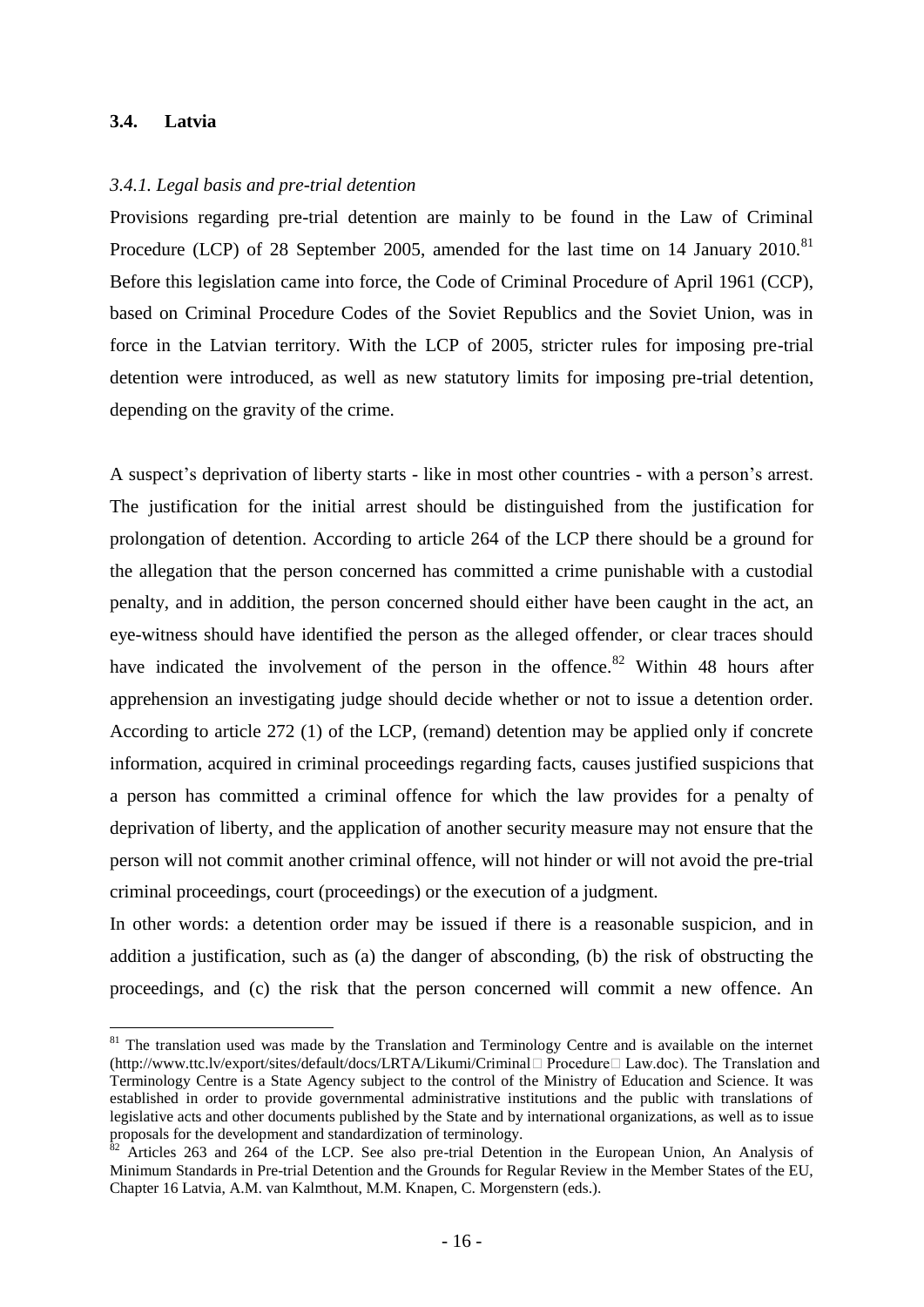additional ground can be found in article 272 (2) of the LCP, in which it is laid down that detention may also be applied (d) in cases of especially serious crimes (carrying a prison sentence of ten years or more) if the crime was directed against a minor, a dependent person or a particularly weak person, if the person concerned is a member of an organized criminal group, if his or her identity is unknown or he or she has no fixed abode and employment, or if the person concerned does not have a permanent place of residence in Latvia. In the event of prolongation of a regular term of detention, the investigating judge is the competent authority, during trial, (higher) court judges decide whether or not to extend the period of detention for three months. $83$ 

#### *3.4.2. Motivation of decisions on pre-trial detention*

On several occasions, applicants lodged complaints with the Court, arguing that Latvian courts' decisions authorizing and extending pre-trial detention are insufficiently motivated.<sup>84</sup> In those cases the Court as a rule criticized the use of pre-typed forms in decisions and held that the courts´ reasoning had been too concise and abstract. The Latvian courts´ decisions mainly listed the grounds of detention provided by law and had not explained how those grounds had been applicable to the applicants' situation.<sup>85</sup> In *Svipsta v. Latvia*, the Court observed:

"However, it is the wording of a judicial decision which most clearly reveals the precise intentions and reasoning of the court. In the instant case, not one of the six orders in question contained any indication that the judge who issued it had taken into consideration the arguments and specific facts submitted to the court.

Moreover, the Court notes the virtually identical manner in which the six orders were drafted.

(…) Accordingly, the only reasonable conclusion, in the Court"s view, is that the orders extending the applicant"s detention were based on a pro forma model, prepared in advance, which underwent minor alterations each time before being printed out and signed in summary fashion at the end of each hearing. The Court acknowledges the fact that Article 5  $\S$  4 contains more flexible procedural requirements than Article 6 while being much more stringent as regards speediness (…). It therefore accepts that a procedure of this kind may not always be contrary to Article 5 § 4 of the Convention; however, it will certainly be in breach of that provision if it reflects the absence of an effective examination of the

<sup>&</sup>lt;sup>83</sup> Pre-trial Detention in the European Union, An Analysis of Minimum Standards in Pre-trial Detention and the Grounds for Regular Review in the Member States of the EU, Chapter 16 Latvia, A.M. van Kalmthout, M.M. Knapen, C. Morgenstern (eds.).

<sup>&</sup>lt;sup>84</sup> Among others ECtHR *Lavents v. Latvia*, appl. no. 58442/00, judgement of November 28, 2002; ECtHR *Freimanis and Līdums v. Latvia*, appl. no. 73443/01 and 74860/01, judgements of February 9, 2006; ECtHR *Kornakovs v. Latvia*, appl. no. 61005/00, judgement of June 15, 2006; ECtHR *Svipsta v. Latvia*, appl. no. 66820/01, judgement of March 9, 2006; ECtHR *Estrikh v. Latvia*, appl. no. 73819/01, judgement of January 18, 2007 and ECtHR *Ž. v. Latvia*, appl. no. 14755/03, judgement of January 24, 2008.

<sup>85</sup> ECtHR *Shannon v. Latvia*, appl. no. 32214/03, judgement of November 24, 2009*.*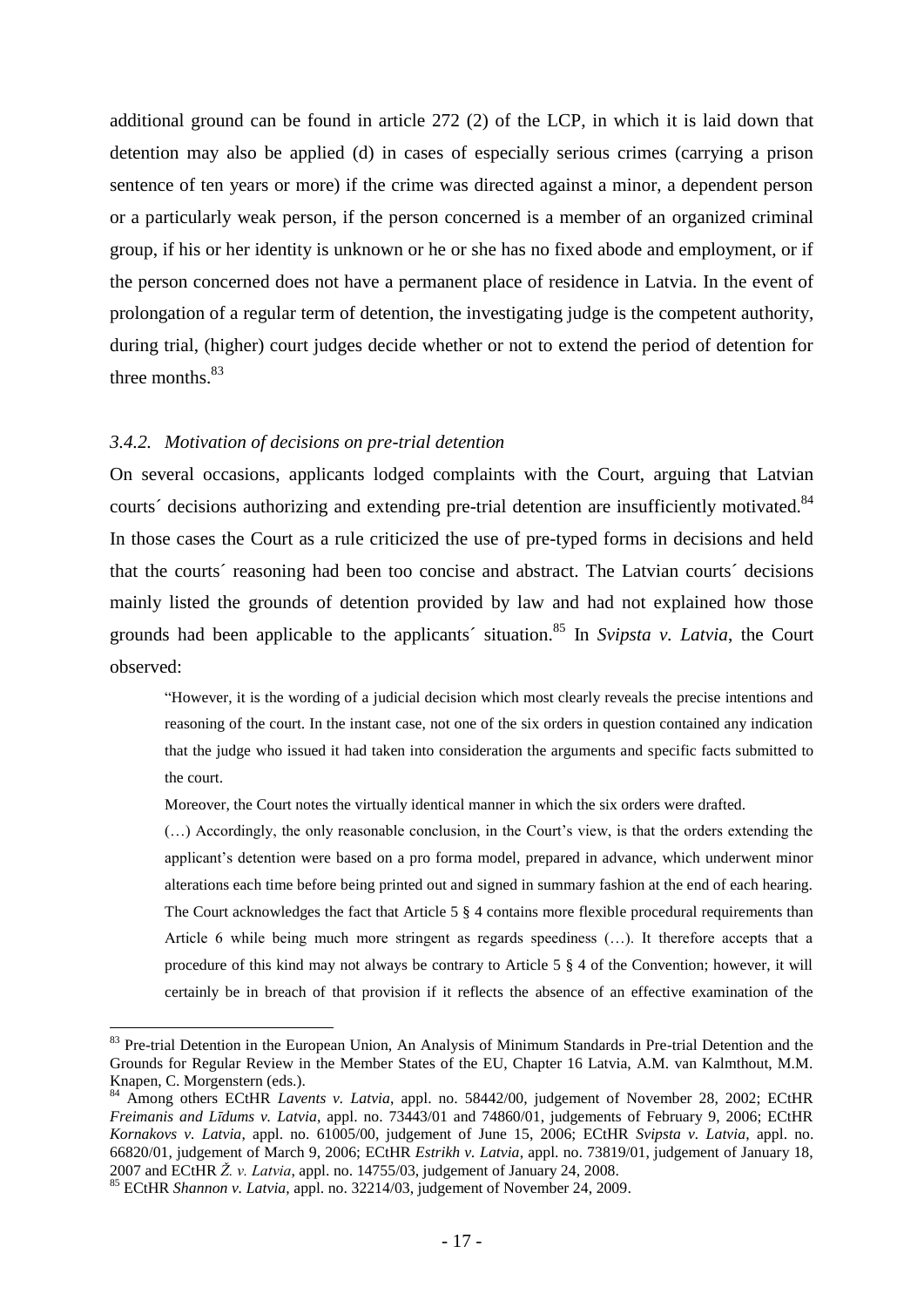parties' observations. In the Court's view, the practice of the court of first instance amounts to a classic case of denial of the fundamental guarantees contained in Article 5 § 4.

The Court points out that all the orders extending the applicant"s detention on remand were the subject of an appeal before the Riga Regional Court, which upheld them by final orders dated (…). It acknowledges the fact that these decisions were more detailed than those of the first-instance court. However, here again, the appeal court merely made vague references to the seriousness of the offence, the fact that it had been perpetrated by an organised group, the applicant"s personality and the risk of collusion, without substantiating these allegations. Only the order of (…) referred to the specific acts committed by the applicant; however, this is merely one exception which is insufficient to render the proceedings as a whole compatible with Article 5  $\S$  4 of the Convention.<sup>586</sup>

It goes without saying that the Court in the end found a violation of Article 5 (4) of the Convention as the Latvian courts extended the applicant's detention on remand without giving sufficient reasons.

Although it is hard to assess with certainty that something changed after the violations found by the Court, it looks as if some of the Latvian practices regarding pre-trial detention changed for the better. According to Republic of Latvia 2009 Ombudsman report:

"In 2009 there have been fewer complaints concerning detention as a preventive measure. In the majority of these cases the persons themselves had not used the possibility provided by the Law of Criminal Procedure to lodge an appeal against the decision to impose detention; in these cases the Ombudsman informed the persons in question of their rights."<sup>87</sup>

Furthermore, the number of violations of Article 5, found by the Court, decreased from 11 in 2006 to 2 in 2009.<sup>88</sup>

## **4. Final Conclusion**

#### **4.1 Introduction**

1

As mentioned before, in view of both the presumption of innocence and the right to liberty  $89$ , pre-trial detention shall - as a rule - be the exception rather than the norm. Moreover, it shall be used only when it is strictly necessary and as a measure of last resort. Aside from this, it

<sup>86</sup> ECtHR *Svipsta v. Latvia*, appl. no. 66820/01, judgement of March 9 2006, § 130-133.

<sup>87</sup> http://www.tiesibsargs.lv/files/downloads/Tiesibsarga%202009.gada%20zinojums.pdf; translation by K. Tamuzs.

<sup>88</sup> Annual Report 2006, ECHR, Violations found by Article and by respondent State: Latvia - Right to liberty and security: 11; Report 2007, ECHR, Violations found by Article and respondent State: Latvia - Right to liberty and security: 6; Report 2008, ECHR, Violations found by Article and respondent State: Latvia - Right to liberty and security: 1; Annual Report 2009, ECHR, Violations found by Article and by respondent State: Latvia - Right to liberty and security: 2. It has to be mentioned that this does not per se mean that after 2006 Latvian decisions on pre-trial detention have been motivated better, as the above-mentioned violations concern all aspects of Article 5. Apart from that, the judgments in which these violations are found will concern Latvian practices in previous years.

 $89$  See Article 5 of the ECHR – Right to liberty and security.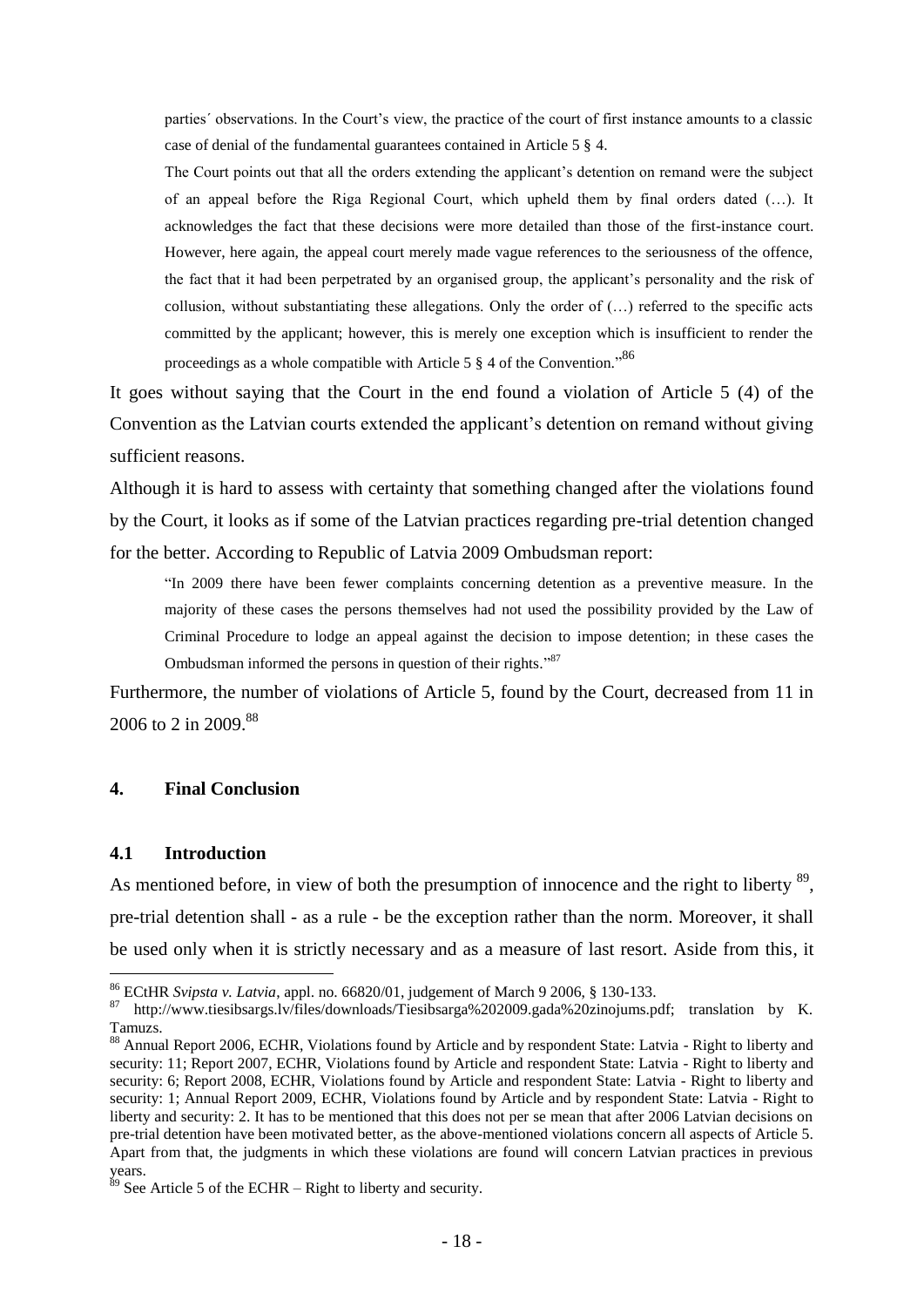shall not be used for punitive reasons.<sup>90</sup> Therefore decisions regarding pre-trial detention should be motivated properly, compatible with the requirements laid down in Article 5 of the Convention. As a rule, the proceedings referred to in Article 5 (4) of the Convention need not always be attended by the same guarantees as those required under Article 6 (1) of the Convention<sup>91</sup>. However, its guarantees would be deprived of their substance if a national judge could treat as irrelevant, or disregard, concrete facts relied on by the detainee and capable of putting in doubt the existence of the conditions essential for the "lawfulness" of the deprivation of liberty within the meaning of Article 5 (1) of the Convention.<sup>92</sup>

#### **4.2. Pre-trial detention in the Netherlands, Germany and Latvia**

As has been described in chapter 3, decisions on custody in remand in the Netherlands are most of the time limited at listing the grounds of detention provided by law without explaining how those grounds are applicable to the detainee's situation in an individual case. Such an abstract and concise reasoning does not fulfill the requirements of Article 5 of the Convention, as has been set out in the Court"s case law. This seems to be different in regard to Germany. As been described in chapter 3, there seems to be strong practice of motivating decisions on detention on remand and pre-trial detention by German courts. As can be concluded from different rulings of the Court, the way in which decisions on pre-trial decisions are substantiated do meet the standard of the Court. Moreover: in Germany pre-trial detention seems to be the exception rather than the norm.

It looks as if reasoned decisions on pre-trial detention in Latvia were - until recently - rather an exception than a practice. Decisions mainly listed the grounds of detention provided by law and did not explain in any way how those grounds had been applicable to the detainee"s individual situation. As the Court held, the reasoning of the national courts' decisions on pretrial detention was too concise and abstract. It is therefore no surprise that the Court found numerous violations of the right laid down in Article 5 (4) of the Convention.

#### **4.3. Recommendations**

<u>.</u>

It would be a bit too easy to just recommend national judges to improve the motivation / reasoning of their decisions on pre-trial detention, without asking ourselves the question why

<sup>&</sup>lt;sup>90</sup> Human Rights Manual for Prosecutors, Second Edition, Egbert Myjer, Barry Hancock, Nicolas Cowdery (Eds.).

These provisions pursue different aims; Article 5 (4) of the ECHR is - compared to Article 6 (1) of the ECHR - much more stringent as regards speediness.

<sup>92</sup> ECtHR *Svipsta v. Latvia*, appl. no. 66820/01, judgement of March 9, 2006, ECtHR *Nikolova v. Bulgaria*, appl. no. 31195/96, judgement of July 15, 1998.